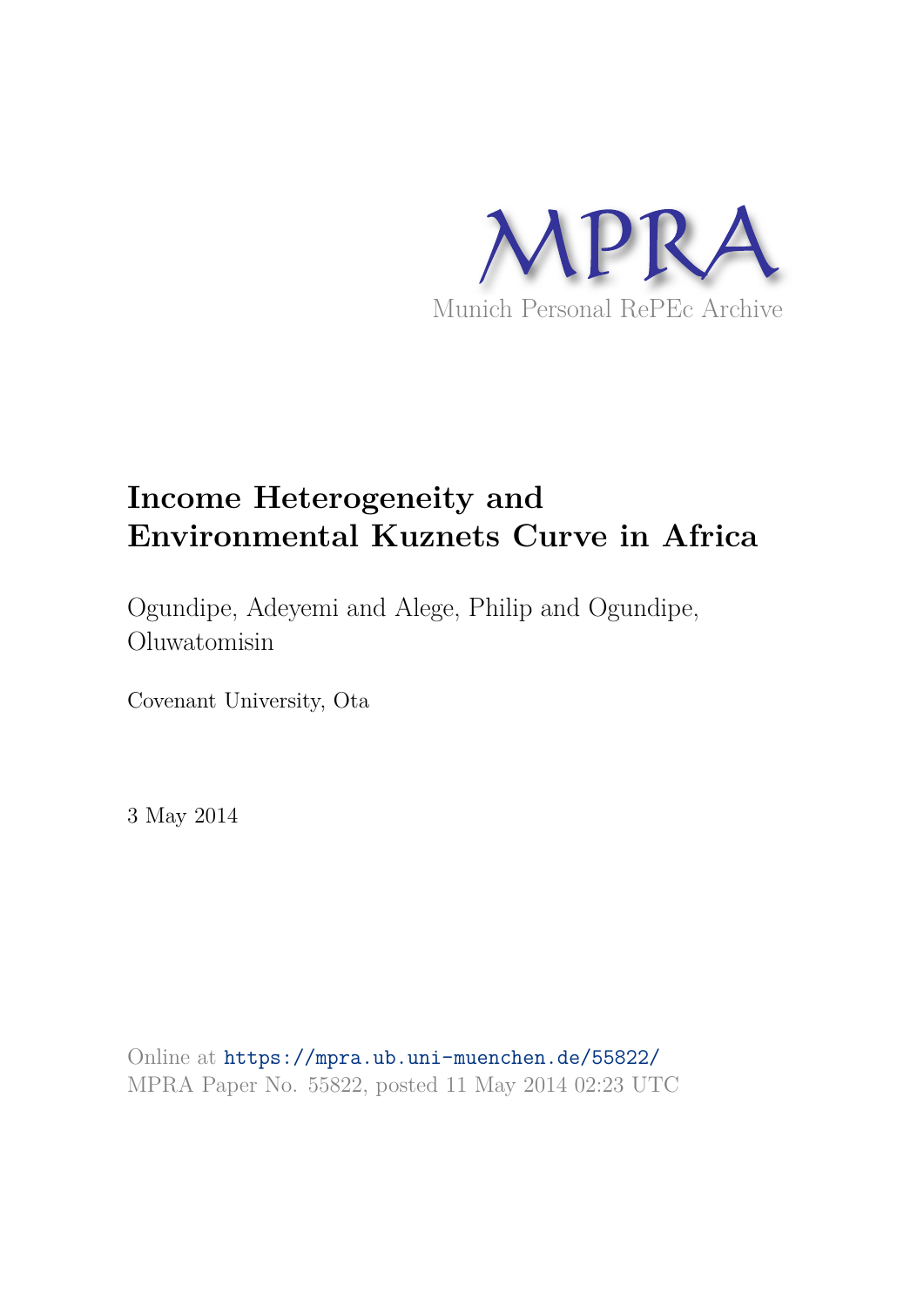# INCOME HETEROGENEITY AND ENVIRONMENTAL KUZNETS CURVE IN AFRICA

Adeyemi A. Ogundipe<sup>a</sup> Philip O. Alege<sup>a</sup> (Ph.D) Oluwatomisin M. Ogundipe $a$ 

<sup>a</sup> Department of Economics and Development Studies, Covenant University, Ota, Ogun State, Nigeria Corresponding email: ade.ogundipe@covenantuniversity.edu.ng +2348161927372

#### Abstract

The Environmental Kuznets Curve (EKC) hypothesis asserts that pollution levels rises as a country develops, but reaches a certain threshold where pollution begins to fall with increasing income. In EKC analysis, the relationship between environmental degradation and income is usually expressed as a quadratic function with turning point occurring at a maximum pollution level. The study seeks to examine the pattern and nature of EKC in Africa and major income groups according to World Bank classification comprising low income, lower middle income and upper middle income in Africa. In ensuring the robustness of our study; the paper proceeded by ascertaining the nature of EKC in all fifty-three countries of Africa in order to confirm the results obtained from basic and augmented EKC model. The study could not validate EKC hypothesis in Africa (combined), low income and upper middle income but empirical and analytical evidences supports the existence of EKC in lower middle income countries. Likewise, evidences from the robustness checks confirmed the findings from the basic and augmented EKC model. The study could not attain a reasonable turning point as there are evidences that Africa could be turning on the EKC at lower levels of income. Also, there is need to strengthen institutions in order to enforce policies that prohibits environmental pollution and ensure pro-poor development.

Keywords: *Pollution, Income, Environmental Kuznets Curve, Africa*

JEL Classification: Q5, O4, Q1, N17

*Paper presented at the 7th NAEE/IAEE conference, 17-19 February, 2014, Sheraton Hotel, Abuja, Nigeria.*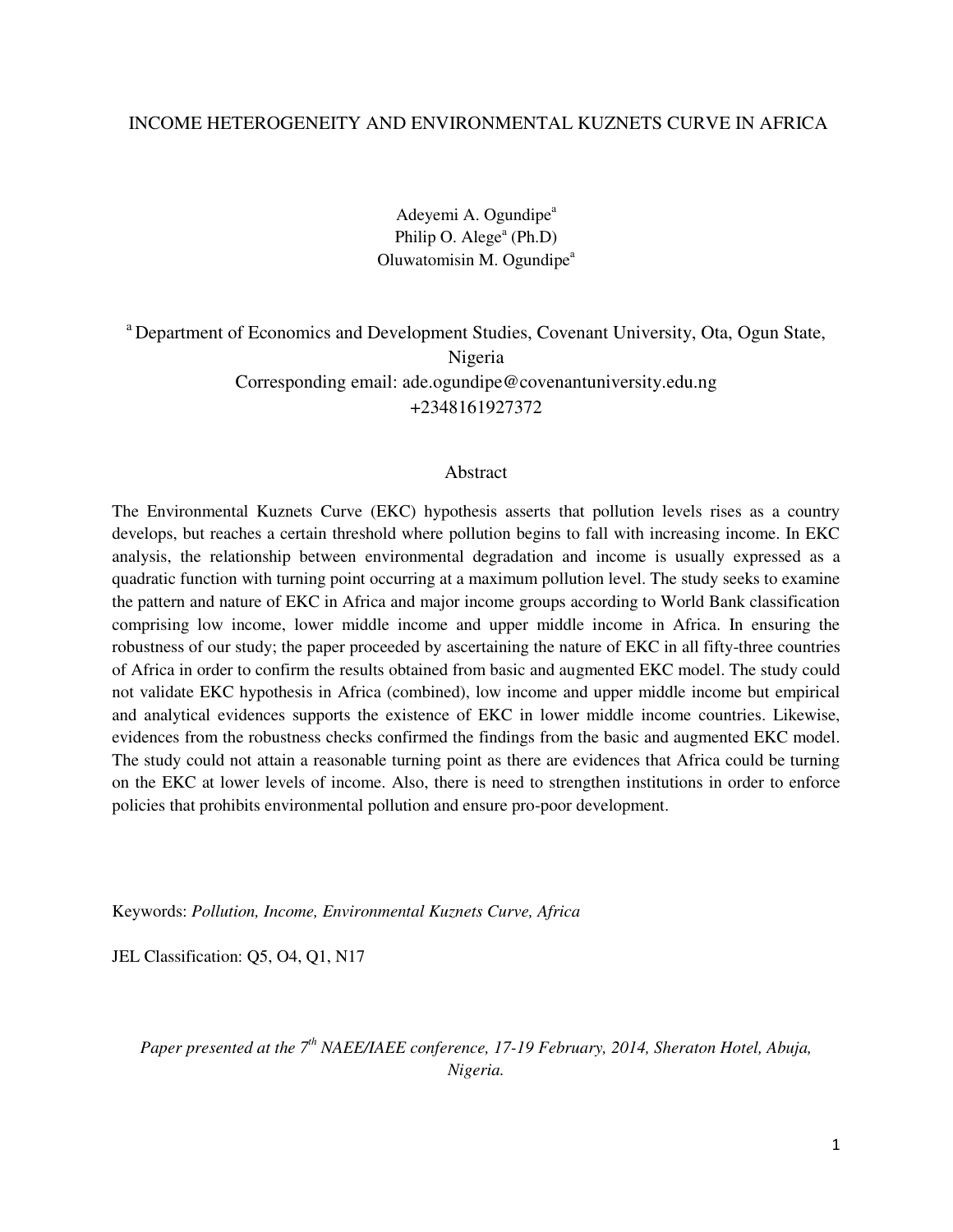### 1.0 Introduction

The concept of EKC originates from Kuznets (1955) who hypothesized that income inequality first rises and then falls as economic development proceeds but the concept actually emerged via the path breaking study of Grossman and Krueger on the potential environmental impacts of NAFTA in 1991. The Environmental Kuznets Curve (EKC) hypothesized the relationship between per capita income and indicators of environmental degradation. It suggests that in the early stages of economic growth degradation and pollution increases but beyond some level of income per capita which will vary for different indicators, the trend reverses, so that high income levels leads to environmental improvement. It hereby implies that the environmental impact indicator is an inverted U-shaped function of income per capita (Stern 2009). According to Lomborg (2001) who draws on the World Bank's World Development Report (1992) which contained one of the first environmental Kuznets curve (EKC) studies, later published by Shafik (1994). The EKC refers to an empirical finding which indicates an inverted U-Shaped relationship between local air pollution and per capita income.

An attempt to validate EKC model has results into diverse results in Africa, with empirical studies of Baliamoune-Lutz (2012); Osabuohien, Efobi and Gitau (2014) validating the hypothesis while Omotor and Orubu (2001); Orubu and Awopegba (2009) failed to confirm the existence of EKC. The mixed findings arising from the empirical investigation of EKC could have arisen from income heterogeneity in Africa economies. Since income and development levels differ among these economies, the realization (non-realization) of EKC in Africa cannot be used to affirm the existence (non-existence) of EKC in individual Africa economies. Perman and Stern (2003) argued that there is a doubt on the general applicability of EKC because even when cointegration relationship was established between variables in regions, many of the relationships for individual countries were not concave. Therefore, this present re-examination of EKC model in Africa controls for cross country income heterogeneity by grouping Africa economies based on World Bank classifications of low income, lower middle income and upper middle income and investigated the nature of EKC in each income group accordingly. More so, in validating the result from our model and extant studies, this current attempt ascertained the nature of EKC and turning points in the individual fifty-three Africa economies.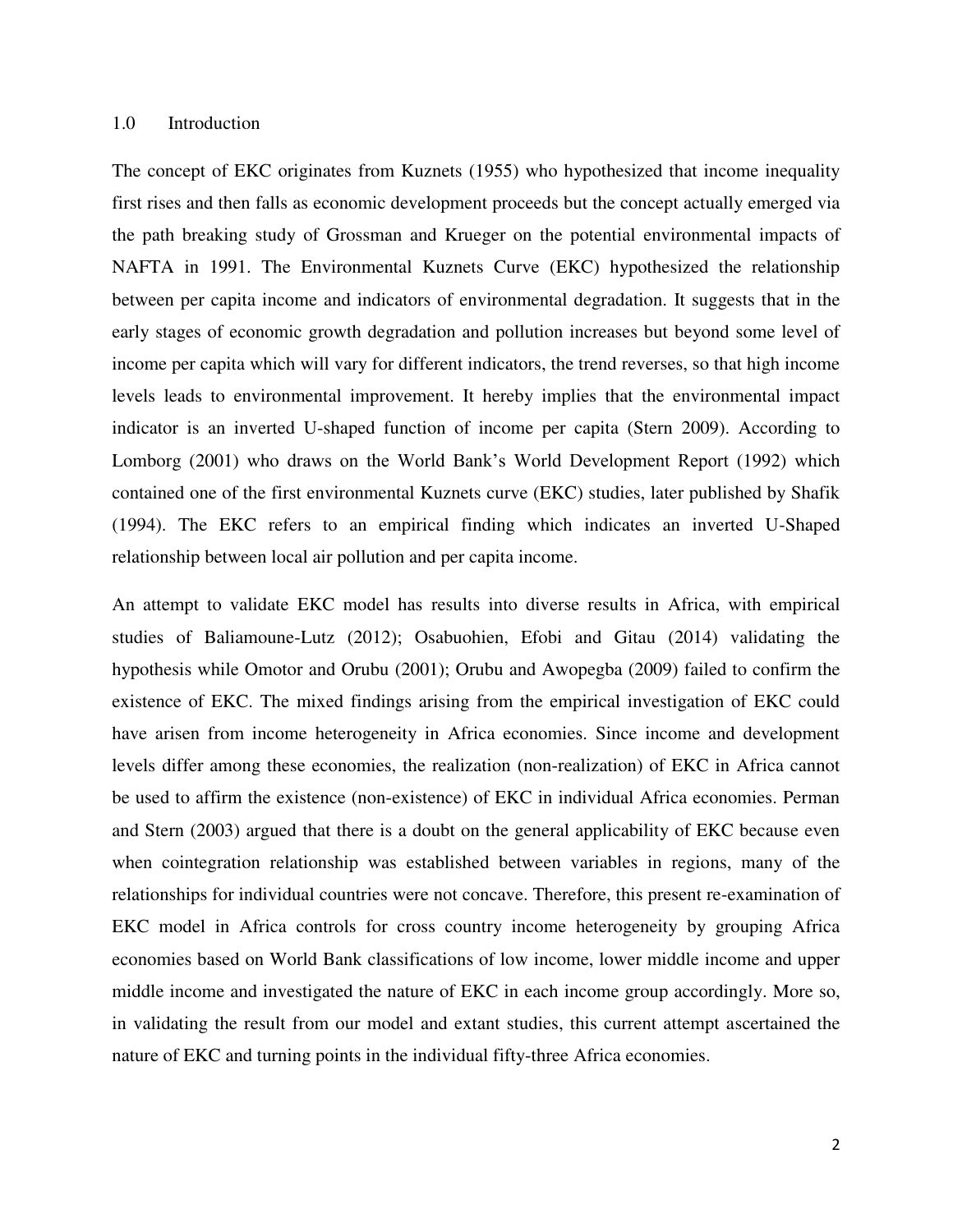The hope for the future is conditional on decisive political action now to begin managing environmental resources to secure both sustainable human progress and human survival. Inquest for every nation to actualize some economic successes, there has been obvious threat to the environment. Each year witnesses several hectares of productive dry-land turns into worthless desert, likewise more than 11 million hectares of forests are destroyed yearly. In Europe, acid precipitation kills forests and lakes and damages the artistic and architectural heritage of nations. The world is experiencing global warning arising from consistent burning of fossil fuels into the atmosphere. The green house effect has the potential to mitigate agricultural production, raise sea levels to flood coastal cities and disrupt national economies (UN Environmental Report 1993).

Other industrial gases threaten to deplete the planet's protective ozone shield to such an extent that the number of human and animal cancers would rise sharply and the oceans' food chain would be disrupted. From the foregoing and the popularization of EKC, it becomes clear that the acquisition of economic growth and the need to ensure cleaner quality environment are inseparable issues. Many forms of development erode the environmental resources and on the long-run environmental degradation can jeopardize economic development. In an attempt to ensure realization of present needs that will not distort the ability of the future generations to meet their needs; there is need for policy makers, national government and international institutions to implement policy and guidelines for production and extractive processes and enforce adequate abatement measures (Alege and Ogundipe 2013).

Our work is related to numerous attempts to explain the pollution growth nexus. Most studies test the validity of the so called EKC hypothesis which postulates an inverted U-shaped relationship between environmental degradation and income growth (see Grossman and Krueger 1994 and 1995)

The study conducts inferences on the relationship between the development stage and pollution dynamics of Africa countries in order to draw policy implications. Our study emphasize a dynamic processes where the relationship between environmental degradation and income levels is considered, disaggregating Africa economics into low income, lower middle income, upper middle income and high income countries. Though, erstwhile study on the subject matter (Osabuohien *et al.,* 2014) have aggregated the economies of Africa but considering the intent of EKC, to appropriately capture its nature in Africa where economies exhibit heterogeneity of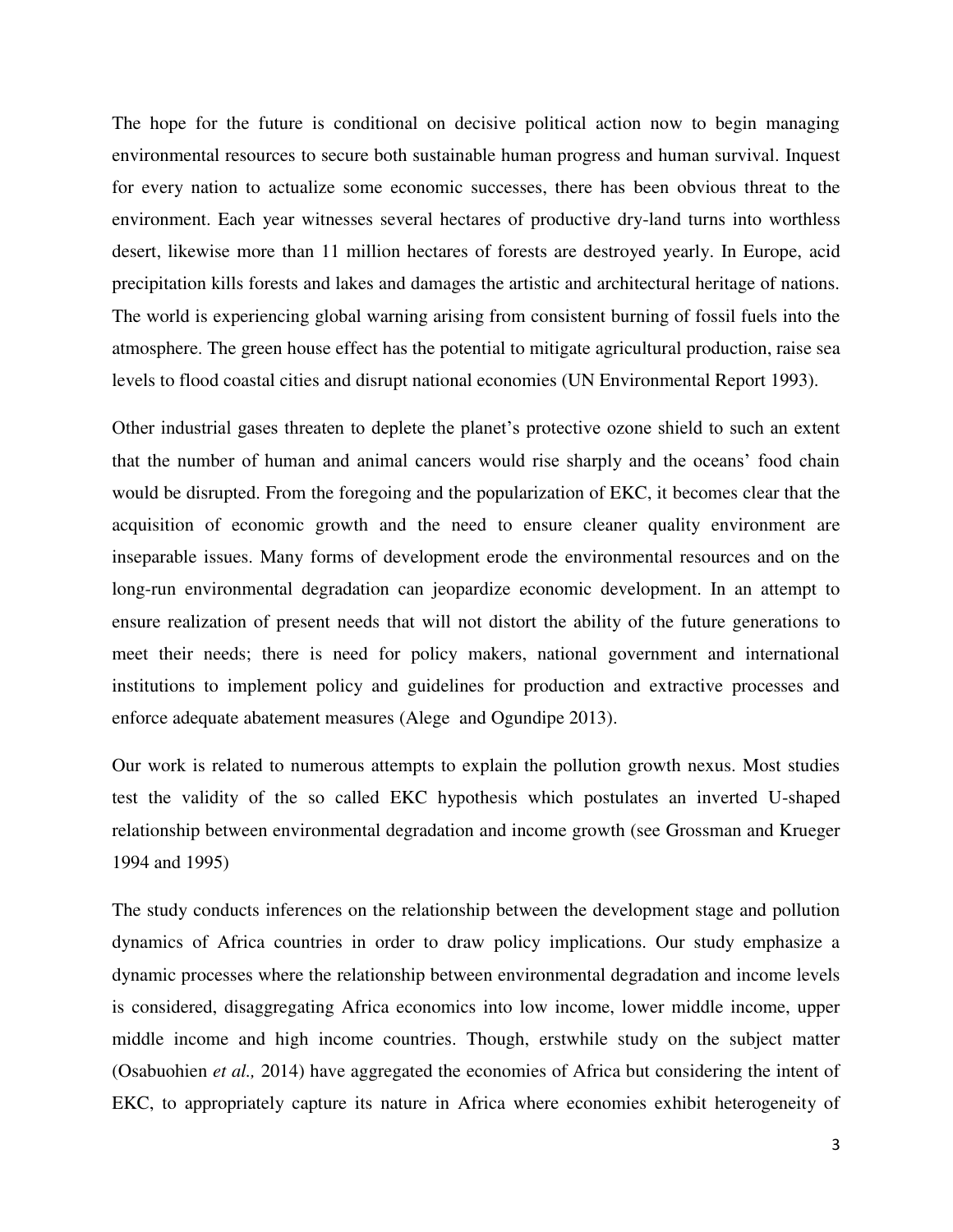income; it becomes imperative to disaggregate countries according to income level. Our study hereby attempt to ascertain if a country's income level does matter for its pollution dynamics; since its current development stage influences its future pollution prospect. Also, examine the pattern and direction of relationship between pollution and income; and determine the speed of realization of EKC (if it does exist) in the face of various interventions/abatement measures. This enables policy makers and environmental activist to ensure appropriate actions needed to assume sustainable development.

The remaining part of the paper is structured as follows: section two situates the experience of Africa with the rest of the world and analyses the  $CO<sub>2</sub>$  emissions and income relationships in income groups in Africa; section three outlines the related literature that situate our study in the context of existing literature; section four put forward the model appropriate for empirically investigation of EKC in Africa; sections five discusses the empirical results and findings from our estimation procedure while section six concludes the paper and offers policy recommendations.

#### 2.0 Stylized Facts/Background Information

This section presents the state of environmental pollution in Africa in comparison to the rest of the world. Figure one shows that  $CO<sub>2</sub>$  emission has consistently maintain an upward trend in Africa and the rest of the world. This form the reason for the establishment of Kyoto protocol and initialization of commitment to reduce the level of  $CO<sub>2</sub>$  emission since it constitute the largest contributor to the share of total green house gases (GHGs) in the world (Bank Bank, 2007). In the same manner, table one shows the regional contribution to world  $CO<sub>2</sub>$  emissions, with Africa share steadily increasing raging from 1.78 percent to 2.5 percent and eventually 2.17 percent in period 1971-1980, 1981-1990 and 2001-2010 respectively. In relative terms, Africa has contributed minimally to the world  $CO<sub>2</sub>$  emissions when compared to other regions. East Asia and pacific contributes 15.56 percent, 25.55 percent and 30.84 percent in the same periods. Likewise Europe, Latin America and Middle East have contributed more than 5 percent (between 5 and 30 percent) to  $CO_2$  emissions for the observed periods. In spite of Africa lower relative contributions; Osabuohien *et al*  $(2014)$  claimed that in absolute terms,  $CO<sub>2</sub>$  is has risen consistently over the periods amounting to about 451 percent between 1960 and 2008.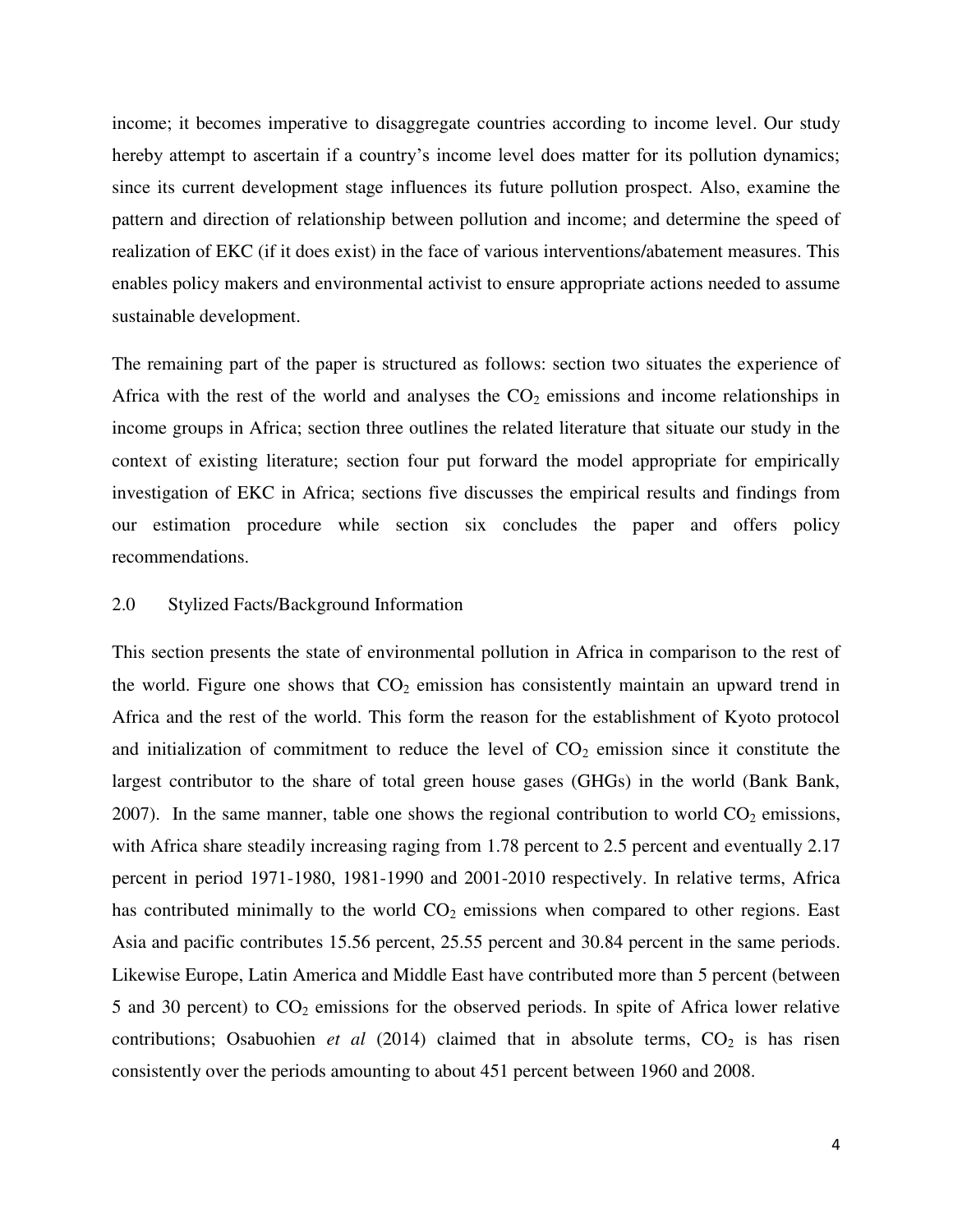

Figure1: Trend of  $CO_2$  emissions (kt) and GDP Per Capita in Africa

Authors' computation from WDI (2013)

Also, table 2 shows the sectoral contributions to world  $CO<sub>2</sub>$  emissions according to six regional divisions for which statistics were available. As seen in the table 2, East Asia and pacific accounts for the largest  $CO<sub>2</sub>$  emissions in manufacturing, industries and construction sectors with about 60 percent rise in the period 1970-2011. Likewise, Europe, Latin America and Middle East share witnessed steadily increase while Africa's contribution dwindles overtime. This evidence would not be unconnected to the weak manufacturing capacity and industrial exports in Africa, which contributes less than 10 percent to merchandise exports. More so, due to high fossil fuel consumption in Africa; the transport sector share of world emissions has maintain an upward trend from 2 percent in 1971-1980 to about 3 percent in 2011. Likewise, the same upward trend was witnessed in Latin America, Middle East and South Asia while Europe and central Asia reduce the level of transport  $CO<sub>2</sub>$  emissions. This is likely due to adoption of clean technologies as a result of increased income levels and development.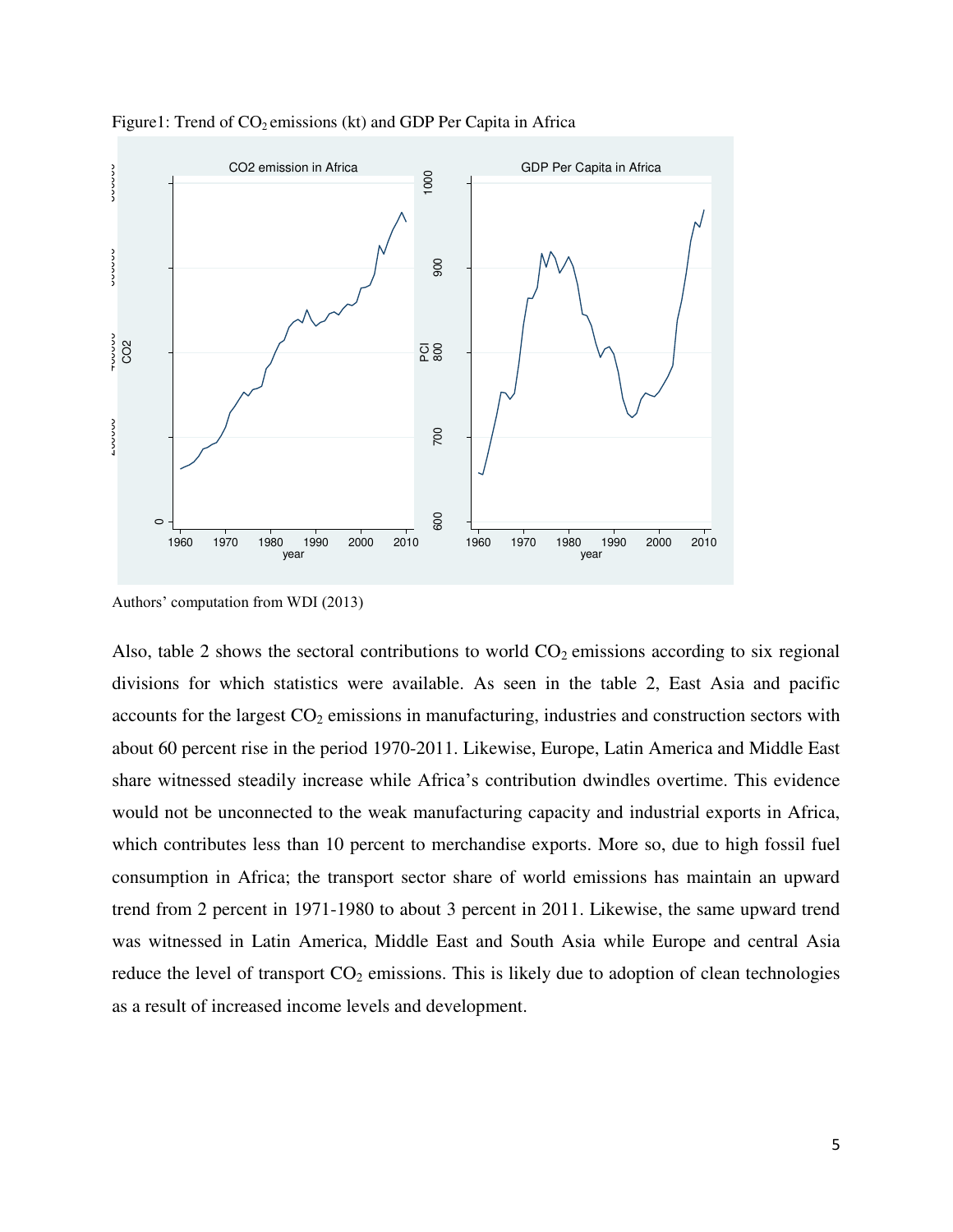| <b>Regions</b>            | 1971-1980 | 1981-1990 | 1991-2000 | 2001-2008 |
|---------------------------|-----------|-----------|-----------|-----------|
| East Asia & Pacific       | 15.65     | 19.52     | 25.55     | 30.84     |
| Europe & Central Asia     | n.a       | n.a       | 29.71     | 23.77     |
| Latin America & Caribbean | 4.00      | 4.66      | 5.16      | 5.18      |
| Middle East North Africa  | 2.94      | 3.88      | 5.20      | 6.09      |
| South Asia                | 1.75      | 2.90      | 4.59      | 5.58      |
| Africa <sup>a</sup>       | 1 78      | 2.27      | 2.15      | 2.17      |

Table 1:  $CO_2$  emissions (kt) as a percentage contribution to the world  $CO_2$  emissions

Authors' computation from WDI (2013)

Note: n.a means not available

<sup>a</sup> Sub-Saharan is used to capture Africa, as Africa was not classified in the WDI data base

Following the assertion from Grossman and Krueger (1991); the pollution-income relation relationship income tends to rise with increasing income at early growth stages. However, reaching a threshold (turning point) environment begins to improve at higher stages of growth. This assertion is reflected in the so called inverted U-shaped curve, expressing the relationship between pollution and income. As seen in figure 2, we could not ascertain the direction of pollution-income relationship until the point USD800; from this point, the pattern became stable and consistent with expected behavior at early growth stages but yet to witnessed an identifiable turning point. If the empirical claim of Omotor and Orubu (2012) is to be relied upon, the curve might experience a threshold at about USD1344.63, from which higher level of growth will lead to improving the environment.



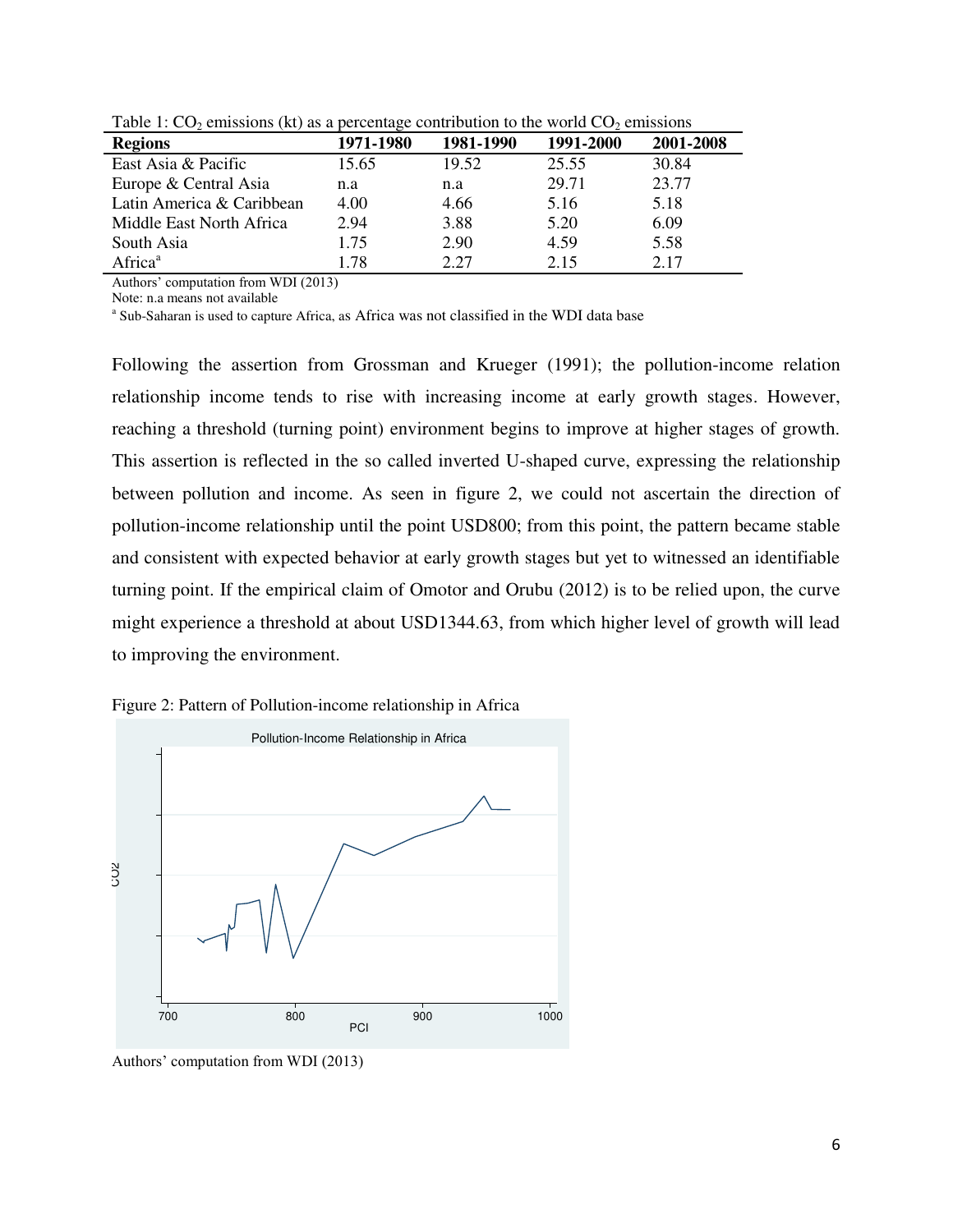The major threat towards environment centres on how to ensure sustainable environment, adopt cleaner environment and adopt abatement measures in the face of poverty in the developing economies. Poverty is adjudge a major cause of environmental problems in developing economies; balancing the immediate needs of survival with long run sustainability is the issue at hand and requires policy interventions capable of reducing extreme poverty and extent of income inequality. The foregoing are the concerns that lead to the establishment of the world commission on environment and development by UN General Assembly in 1993.

|                                           |                           | 1971-1980 | 1981-1990 | 1991-2000 | 2001-2010 | 2011 |
|-------------------------------------------|---------------------------|-----------|-----------|-----------|-----------|------|
| Manufacturing, industries & construction  | East Asia & pacific       | 24.3      | 29.8      | 39.5      | 46.3      | 51.0 |
|                                           | Europe and central Asia   | <b>NA</b> | NA        | 26.8      | 20.3      | 16   |
|                                           | Latin America & Caribbean | 4.1       | 4.9       | 5.9       | 6.0       | 6.0  |
|                                           | Middle East North Africa  | 1.2       | 2.0       | 2.7       | 3.0       | 3.1  |
|                                           | South Asia                | 2.2       | 3.5       | 5.2       | 6.5       | 8.1  |
|                                           | Africa                    | 2.0       | 2.2       | 1.9       | 1.6       | 1.6  |
| Residential, Commercial & public services | East Asia & pacific       | 13.7      | 19.9      | 22.0      | 24.5      | 27   |
|                                           | Europe and central Asia   | 50.5      | 47.8      | 39.1      | 35.2      | 33   |
|                                           | Latin America & Caribbean | 1.9       | 2.7       | 3.5       | 4.1       | 4    |
|                                           | Middle East North Africa  | n.a       | n.a       | n.a       | n.a       | n.a  |
|                                           | South Asia                | 1.4       | 2.1       | 3.2       | 3.8       | 4.6  |
|                                           | Africa                    | NA        | <b>NA</b> | NA        | NA        | NA   |
| <b>Transport</b>                          | East Asia & pacific       | 10.6      | 13.9      | 16.9      | 20.1      | 23   |
|                                           | Europe and central Asia   | 29.9      | 30.0      | 26.8      | 24.3      | 22   |
|                                           | Latin America & Caribbean | 7.0       | 7.6       | 8.2       | 8.7       | 10.0 |
|                                           | Middle East North Africa  | 1.5       | 2.7       | 3.6       | 4.5       | 4.9  |
|                                           | South Asia                | 2.0       | 2.4       | 2.8       | 2.9       | 3.8  |
|                                           | Africa                    | 2.0       | 1.9       | 1.8       | 2.2       | 2.5  |

Table 2: Sectoral  $CO_2$  emission as percentage contribution to the World sectoral  $CO_2$  emissions

Authors' computation from WDI (2013) Note: n.a indicates not available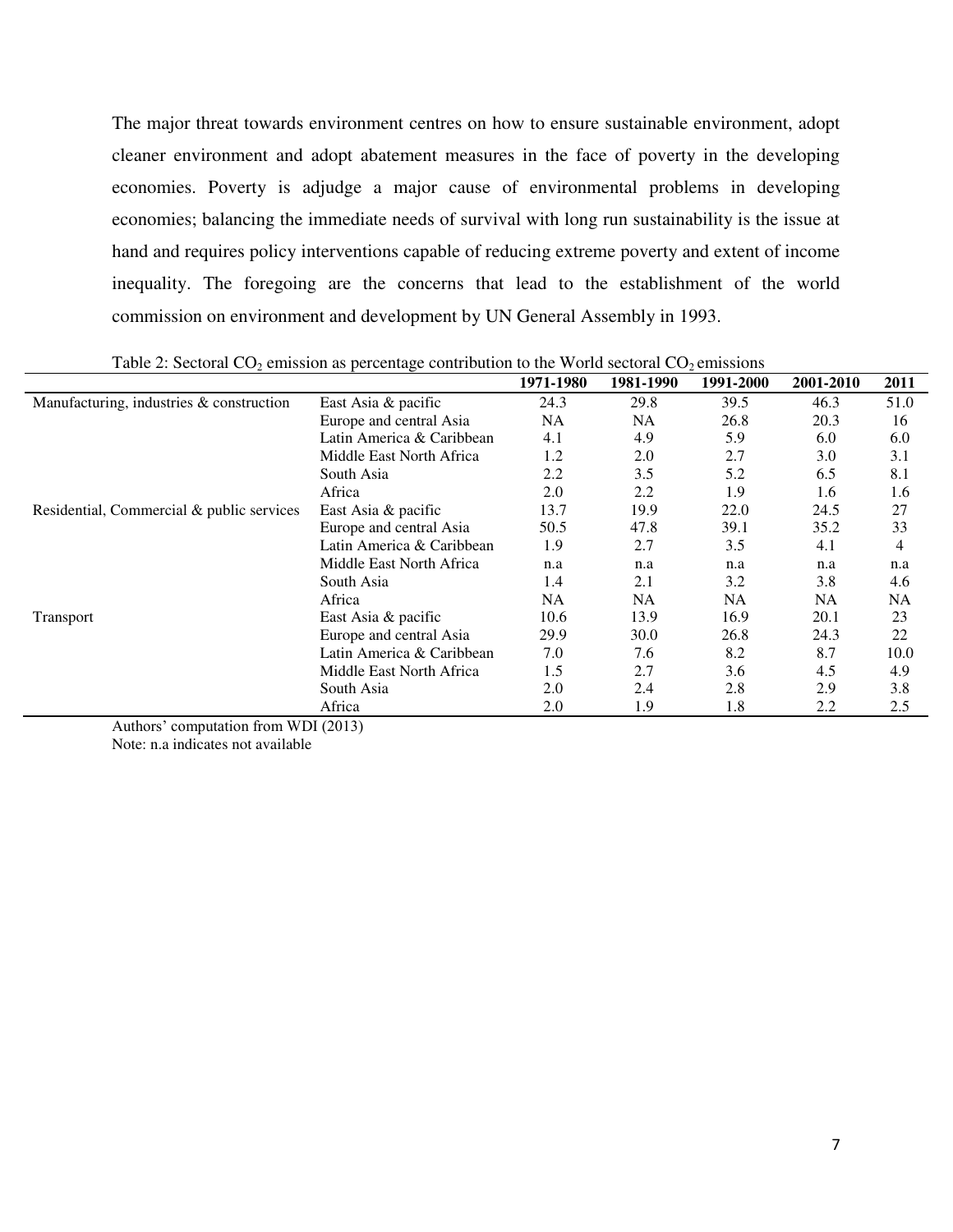

Figure 3: Group  $CO_2$  emissions (kt) as percentage contribution to Africa's  $CO_2$  emissions

Authors' computation from WDI (2013)

It becomes clear from evidences in figure 3 and table 3, that poverty fuels environmental degradation in Africa. The carbon dioxide  $CO<sub>2</sub>$  share of the low income countries (which constitute 51 percent of Africa economies) in Africa's total of  $CO<sub>2</sub>$  emissions has been raising steadily, from 53 percent in 1996 to 60 percent in 2011. Whereas, the share of GDP Per Capita of these economies in Africa's' average has fallen considerably over the same period. This singular fact that have accounted for mixed finding on the nature of EKC in Africa, since extant failed to control of income differences across Africa economies. This, as well confirms the words of Lipfert (2004) that "though poor people may be more susceptible, but poverty also fosters increased pollution". In the spirit of EKC, Hollander (2003) describes the problem of poor as unable to deal with pollution until they acquire affluence to meet their basic needs for survival.

Table 3: GDP Per Capita &  $CO<sub>2</sub>$  emission as percentage contribution to Africa's total

|                     | 1996       |                 | 2000 |                 | 2006                |      | 2011       |                 |
|---------------------|------------|-----------------|------|-----------------|---------------------|------|------------|-----------------|
| Year/group          | <b>PCI</b> | CO <sub>2</sub> | PCI  | CO <sub>2</sub> | PCI CO <sub>2</sub> |      | <b>PCI</b> | CO <sub>2</sub> |
| Low income          | 29.3       | 53.5            | 24.0 | 55.2            | 21.2 57.3           |      | 22.2       | 59.3            |
| Lower middle income | 92.2       | 22.3            | 84.0 | 22.6            | 84.4 22.0           |      | 894        | 21.6            |
| Upper middle income | 363        | 22.9            | 374  | 21.7            | 345                 | 20.2 | 313        | 18.6            |
|                     |            |                 |      |                 |                     |      |            |                 |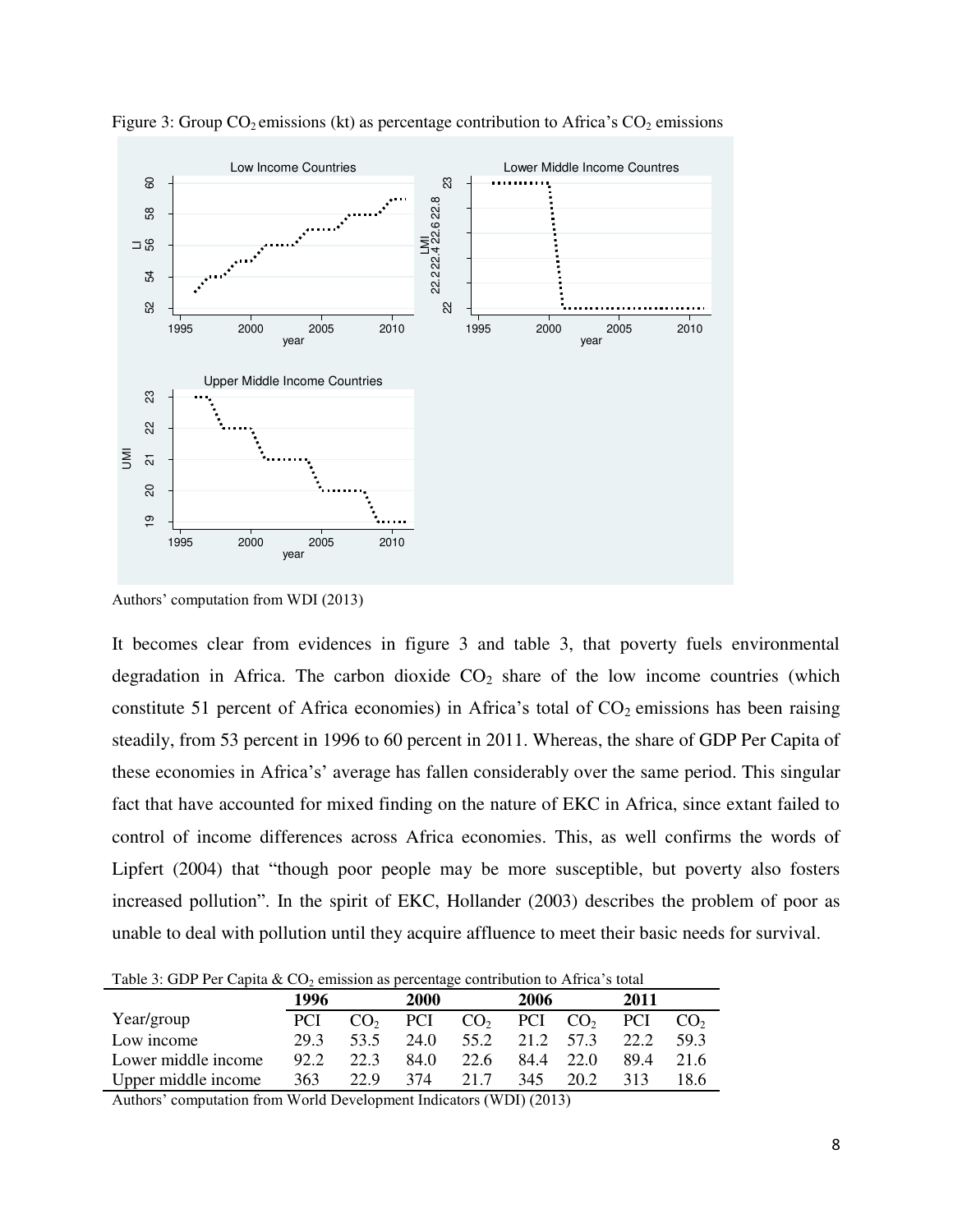A critical observation of table 3 shows that statistics available in different income groups does not validate the EKC hypothesis except in the lower middle income group. In low income Africa,  $CO<sub>2</sub>$  emissions rises as per capita income falls;  $CO<sub>2</sub>$  rises from 53.5 percent in 1996 to 57.3 percent and 59.3 percent in 2006 and 2011 respectively. Also, in the upper middle income group, the share of GDP Per Capita in Africa's average falls consistently with  $CO<sub>2</sub>$  emissions indicating a U-shaped relationship. Contrarily, in the lower middle income, emissions falls from 22.6 percent in 2000 to 22 percent in 2006 and further to 21.6 percent in 2011 while GDP Per Capita share rises from 84 percent to 84.8 percent and peak at 89.4 percent in 2000, 2006 and 2011 respectively. The trend witnessed in the lower middle income group validates the inverted Ushaped hypothesis of EKC.

The evidence in table 3 re-affirm the core thrust of this study and the need to control for income heterogeneity in ascertaining the pattern and nature of EKC in Africa and as well examines the specific nature and turning points in individual country.

# 3.0 Review of Related Literature

The EKC theme was popularized by the World Bank's world development Report 1992 (IBRD 1992) which argued that: "the view that greater economic activity inevitably hurts the environment is based on static assumptions about technology, tastes and environmental investments" and that "as income rise, the demand for improvements in environmental quality will increase, as will the resources available for investment. Other have also expounded this position even more forcefully, for instance Beckerman (1992) claimed that "there is clear evidence that, although economic growth usually leads to environmental degradation in the early stages of the process, in the end the best and probably the only way to attain a decent environment in most countries is to become rich".

According to Cole 2003; Lomborg (2001) in his book skeptical environmentalist shared the opinion of Beckerman (1992) strongly. Lomborg argues that although air pollution emissions are rising in many developing countries, the EKC indicates that it is possible to "grow out" of environmental problems through technological advance and environmental policy. Thus, he claims that today's developing countries should one day experience the reductions in pollutions currently enjoyed in developed world. He opined that emissions of virtually all local air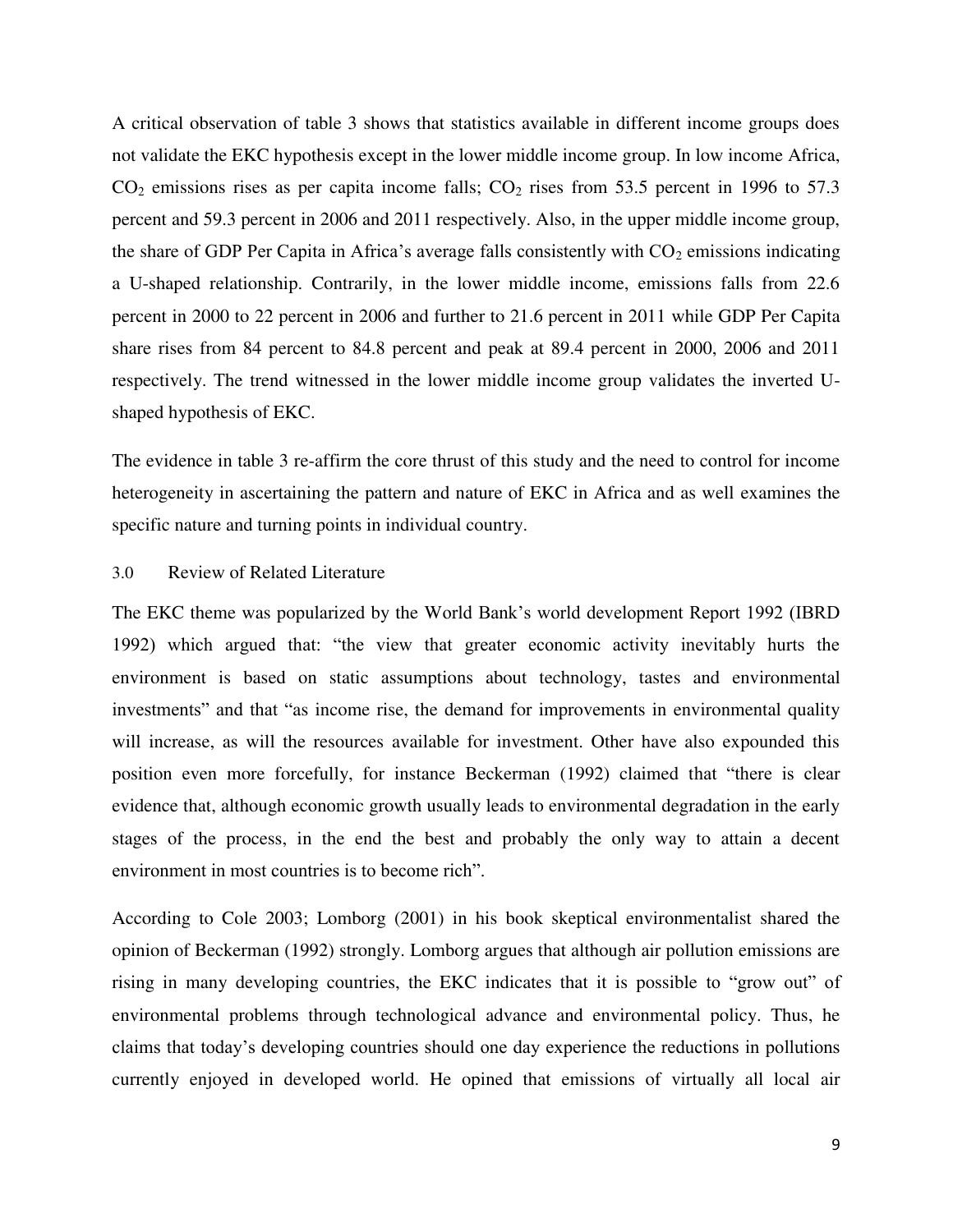pollutants have fallen steadily in the developed world over the last 30-40 years. Lomborg (2001) confirmed this assertion by providing emissions and concentrations trends for the UK and the USA and the USA for lead, particulates, sulphur dioxide, nitrogen dioxide, and carbon monoxide and concludes that air quality in these countries has significantly improved.

Asserting from the study conducted by Grossman and Krueger (1995); Cole et al (1993); Alege and Ogundipe (2013); the EKC relationship is typically explained in terms of the interaction of scale, composition and technique effects. The scale effect indicates that, ceteris paribus, economic growth will increase pollution<sup>1</sup>. However, with increasing per capita income, the economy experiences a compositional change from manufacturing to services; the effect of these changes would likely result in reducing pollution intensity of output. More so, as the nation continue to experience a leap in per capita income and as welfare improves, it is argued that the demand for cleaner environment rises culminating into positive income elasticity of demand for environmental quality and ultimately increase demand for environmental regulations. In the words of Cole 2003; this resultant changes to the technique of production are known as the technique effect. The combination of technique and composition effects therefore eventually outweighs the scale effect, resulting in the downturn of EKC.

Considering the composition effect; there seem to be a challenge for LDCs (most especially resource-abundant LDCs). The case of LDCs may not follow the same pollution income path experienced in developed economies. If the pollution intensity of output has fallen in the North as a result of the Migration of heavy industry to the South due to i. proximity to resource area ii. proximity to market iii. Market displacement of Northern industries by Southern industries iv. Strict environmental regulation in the North etc; then, it is unlikely that the south can expect to enjoy similar reductions in pollution intensity. The study by Suri and Chapman (1998) found lower emissions with increased manufactured imports and found higher emissions with increased exports; it hereby suggests that compositional changes, as reflected in changing trade patterns, are influencing energy consumption and hence pollution.

Likewise, there are inherent problem in developing countries that could mitigate the transition from scale to composition effect; this factors include i. attraction of dirty industries into the

l

<sup>&</sup>lt;sup>1</sup> It hereby implies that the scale effect is expected to be dominant at low levels of per capita income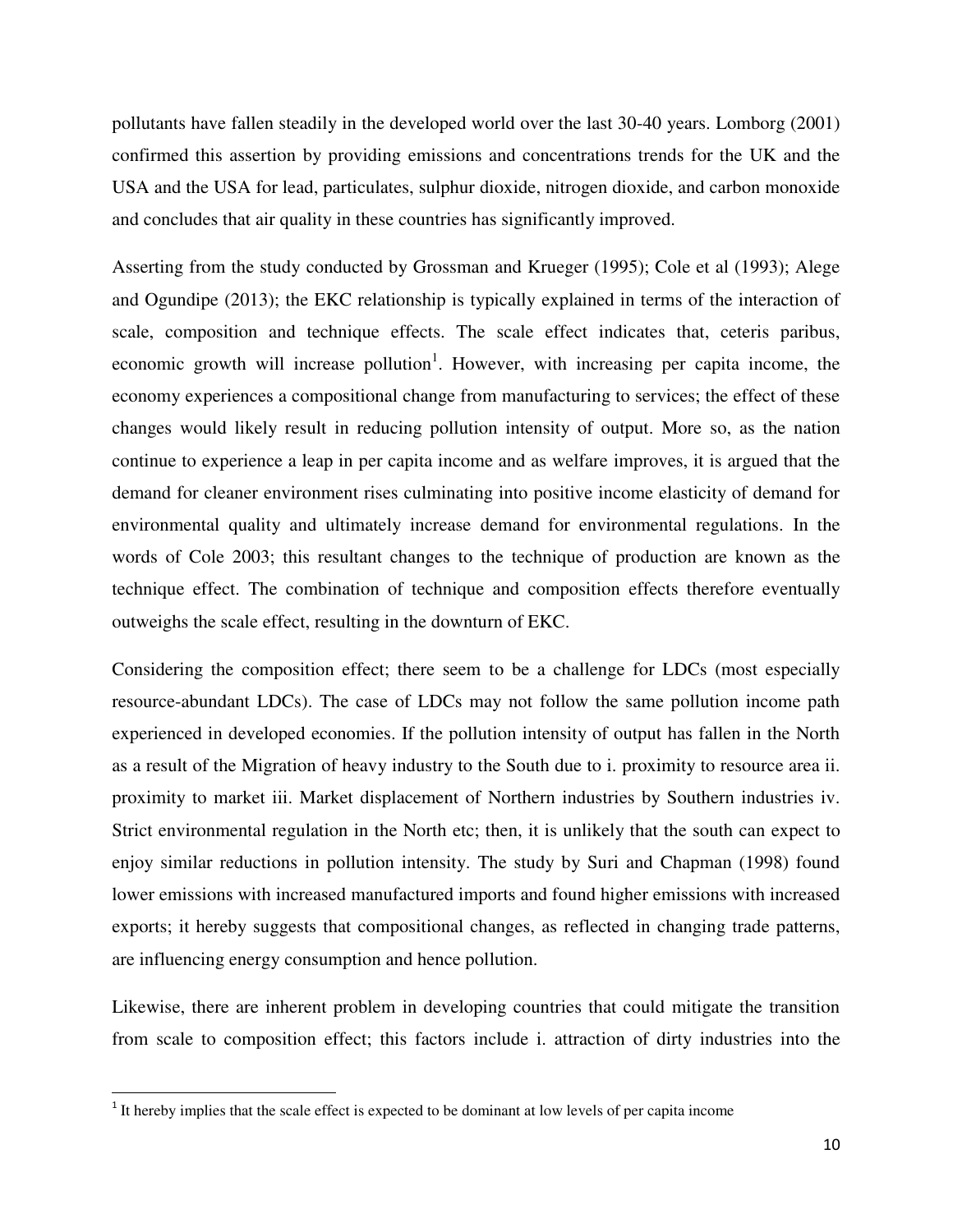extractive industry ii. weak governance and heavy incidence of corruption iii. weak environmental regulation and lack of enforcement, and iv. extremely skewed income, which continually widen inequality gap and subjected the poor to degrading the environment to maintain survival. Cole (2000) also find that the increasing cleanliness of the composition of manufacturing sector is at least partly responsible for falling pollution in the developed world. Contrarily, Janicke *et al.,* (1997) shows that the North is still a net exporter of many pollution intensive products, suggesting that each compositional changes may not be as significant as proposed. Though, pollution haven hypothesis<sup>2</sup> has found limited support (mani and wheeler 1998; Lucas e*t al.*, 1992; Birdsaff and wheeler 1993) likewise some empirical studies documents a little evidence of the formation of pollution havens (Xu and Song 2000; Tobey 1990; Van Beers and Van De Bergh 1997). Contrarily, the work of Antweiler et al (2001); Cole and Elliot (2003) found evidence of pollution haven pressures. This is likely to have resulted from the fact that many pollution intensive sectors in the LDCs are highly capital intensive and most suited for the capital abundant North.

Also, it is generally recognized that environmental concern is income elastic; countries and social groups increase their interest in environmental quality as their income rise (Ruttan 1971; Ciriacy-wantrup 1963; Chapman and Barker 1991). If environmental improvement is to succeed increased income, there seems to be a problem for Africa, especially the natural resources dependent economies. The rent-seeking behavior of multinationals and economic agents involved extraction which arises from weak institutions tends to dissipate the benefits of economic resources and lengthen the vicious cycle of poverty. Since, most rural poor depends on local economic activities for survival; as the level of poverty expands, environmental degradation worsens. Crudely put by Chapman 1993; at population-intensive subsistence levels, rural households are more interested in consuming wildlife than its protection for the enhancement of future generation. As the economy grows; there is need for policies that will enhance both natural living standard and environmental protection in the world's poorest countries.

Perrings (1989, 1991), clark (1991), and Ciricay-wantrup (1963) have argued that low income causes high discount rates. If this is correct, it confirms the widely shared observation that very

l

<sup>&</sup>lt;sup>2</sup> which asks whether pollution intensive industries are attracted to countries with low environmental regulations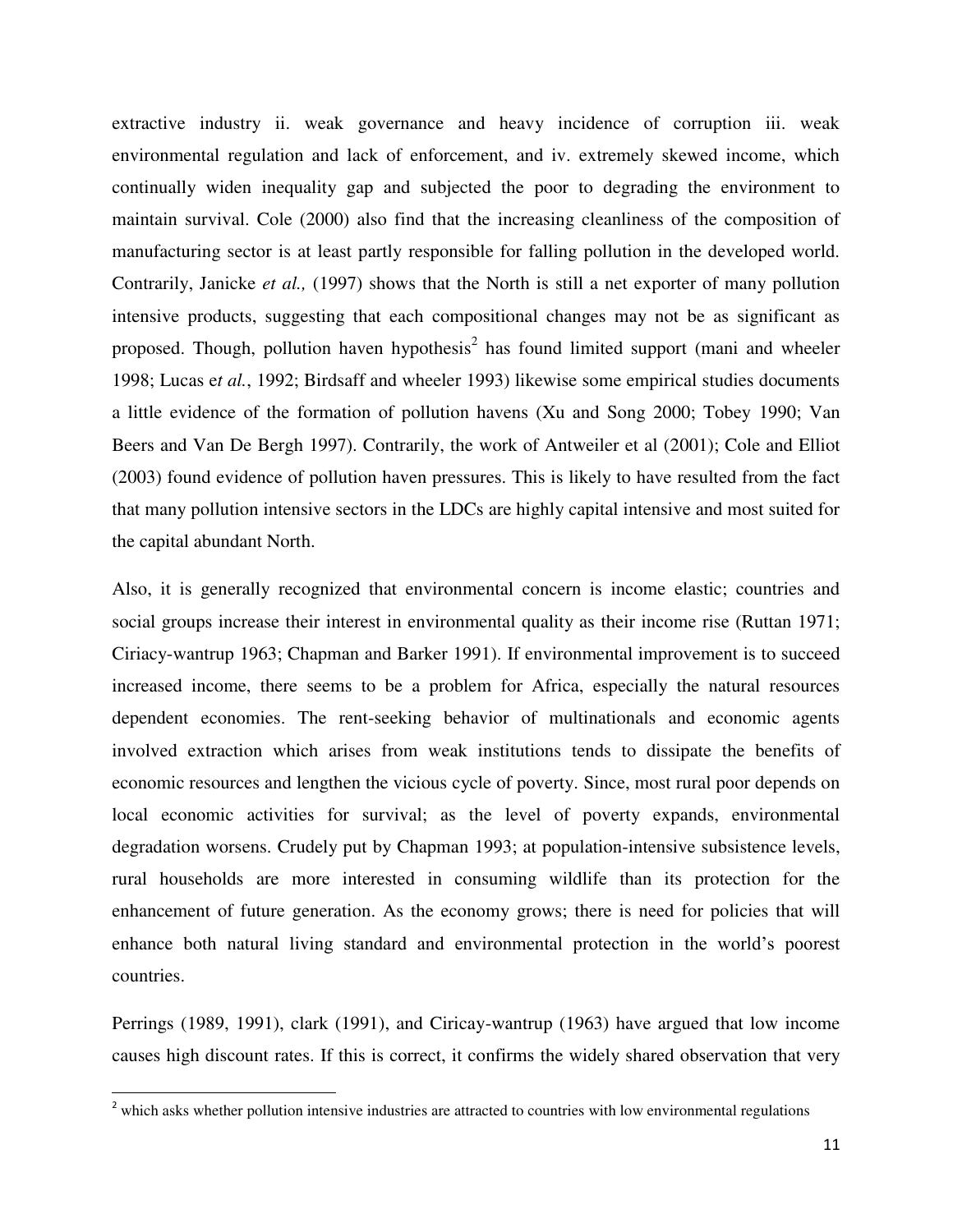poor regions seem to degrade renewable resources stocks far below economically optimal levels (Chapman 1990, Moyo 1991).

Grossman and Krueger (1991) in their pioneer study of EKC investigating the potential environmental impacts of NAFTA. They developed a cross-country panel that estimated EKCs for SO2, dark matter (fine smoke), and Suspended particles (SPM) using global environmental Monitoring system (GEMS) data set for 42 developing and developed countries<sup>3</sup>. The empirical work by Grossman and Krueger found evidence supporting EKC patterns for  $SO<sub>2</sub>$  and SPM; the turning point for both pollutants are precisely estimated at \$4772-5965 while the concentration of suspended particles appeared to decline even at low income levels. Following the idea of Grossman and Krueger (1991), Shafik and Bandhopadhyay (1992) were first to conduct a major empirical study in ascertaining the EKC hypothesis. The study adopted different functional relationship to estimate EKCs for ten indicators; EKC was not attained for deforestation. However, lack of clean water and lack of urban sanitation were found to decline uniformly with increasing income over time. Contrarily, municipal waste and carbon emissions per capita increased unambiguously with rising income, while river quality tended to worsen with increasing income.

Naimzada and Sodini (2010) examine the dynamics of an OLG model with environment, a CES production function and agents who invest in environment, taking the action of other agents of the same generation as given. The authors show the possibility of a high income, low environment steady-state when total factor productivity increase over a threshold value and the elasticity of substitution between capital and labour is sufficiently lower. Varvarigos (2010) studies a model where: (a) longevity is positively affected by public health spending and negatively influenced (b) environmental degradation is positively influenced by pollution due to production and it is mitigated by public environment expenditure. He proves that low income – low pollution equilibra are possible depending on the elasticity of (i) environmental damage with regard to pollution (ii) environmental improvements with respect to abatement policy. The likelihood of traps is also a function of the cleanliness of production technology, total energy prodcutivity and initial conditions.

 $\overline{a}$ 

 $3$  The study adjusted the effect of geographical characteristics of different cities, time trend effects in levels of pollution, and location and type of pollution measurement device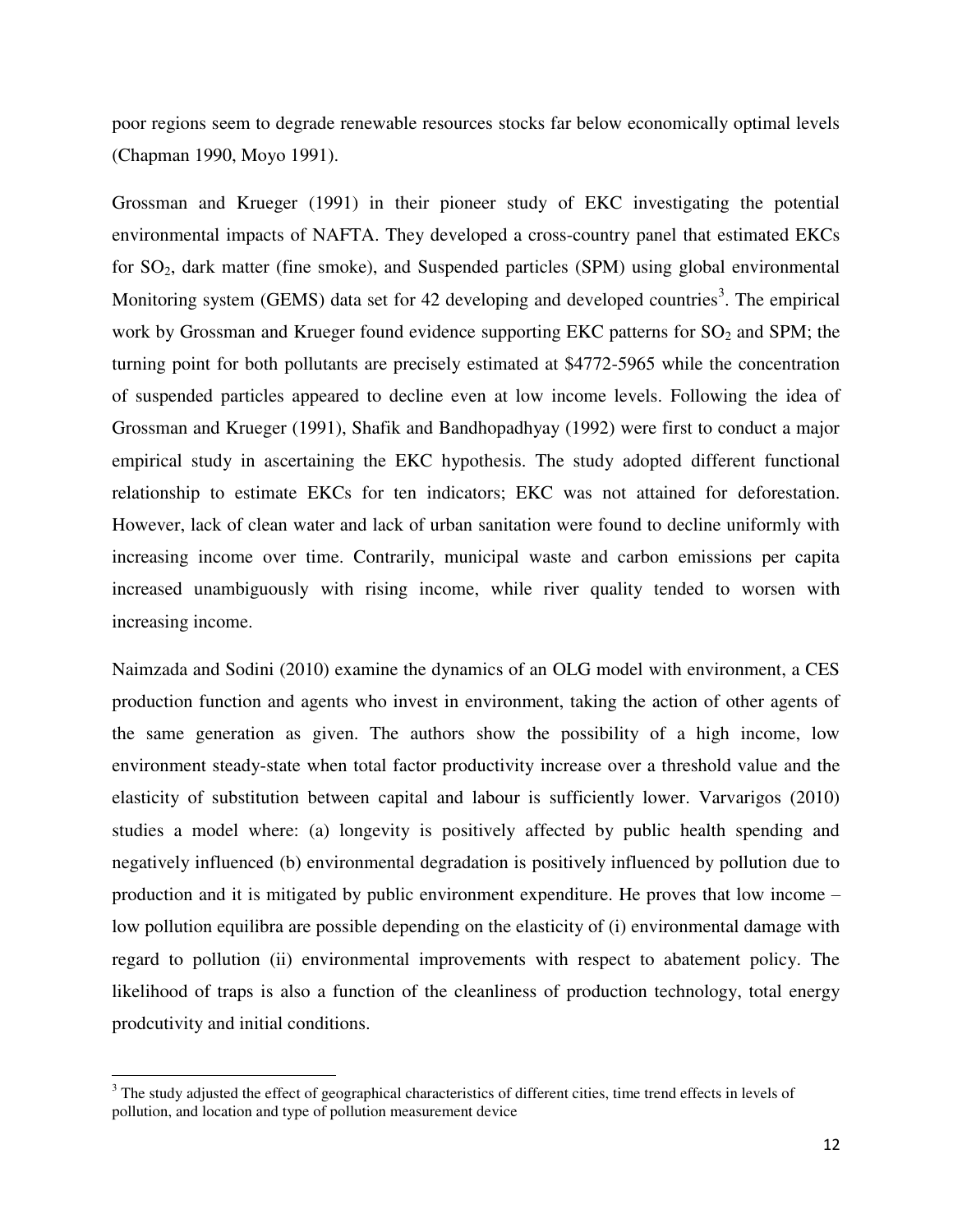Our work is related to numerous attempts to explain the pollution growth nexus. Most studies test the validity of the so called Environmental Kuznets Curve hypothesis, which postulates an inverted U-shape relationship between environmental degradation and income (Grossman and Krueger, 1994 and 1995; Osabuohien *et al.,* 2014; Beckerman 1992; Stern 2003); while others such as (Agra and Chapman 2008; Galeotti *et al.,* 2006; Coondoo and Dinda 2008) failed to validate the hypothesis. Although numerous studies test the EKC hypothesis, for individual countries (friedl and Getzner 2003; Roca *et al.,* 2001; De Bruyn et al 1998; Roberts and Grimes 1997) and panel of countries (canes et al 2003; stern 2004; Perman and Stern 2003; Huang and Cin 2007) empirics have failed to yield conclusive result (Aslanidis 2009; Soyas and Sari 2009; Bassetti *et al.,*). Moreover, most empirical studies are considered to be econometrically weak (Stern 2004; Narayan and Narayan, 2010; Brock and Taylor, 2010). In a recent study, Narayan and Narayan 2010 examine the EKC hypothesis in a panel of 43 developing countries using panel cointegration in order to overcome econometric pitfalls. They conclude that CO2 emissions fall as income rises only in Middle Eastern and South Asian countries. Finally, Brock and Taylor (2010) employ the Green Solow model as an alternative framework and present robust evidence of convergence between the 173 countries examined using standard panel technique.

In a parallel strand of research, environmental convergence (using CO2 emissions) is examined. In recent work, Bulte *et al.,* (2007) argue that income convergence leads to pollutant emissions convergence. Overall findings on environmental convergence alone are contradictory, as a number of scholars support the hypothesis of convergence in CO2 emissions per capita (Strazicish and Lit 2003; Romero-Avila 2008; Westerland and Basher 2008) whereas others provide evidence of divergence (Nguyen-Van 2005; Barassi *et al.,* 2008). Finally, in a study related to our work, Aldy (2006) shows that markov chain analysis does not provide convincing evidence on future emissions convergence. The author finds evidence of convergence among 23 OECD countries, whereas emissions appear to be diverging for a global sample composed 88 countries for 1960-2000. Xepapadeas (1997) analyses an endogenous growth model with productive and abatement capital as well as increasing returns due to knowledge spillovers in production and pollution abatement. He shows that countries with environmental concerns can be trapped in a low growth, high pollution equilibrium because of insufficient knowledge of pollution abatement.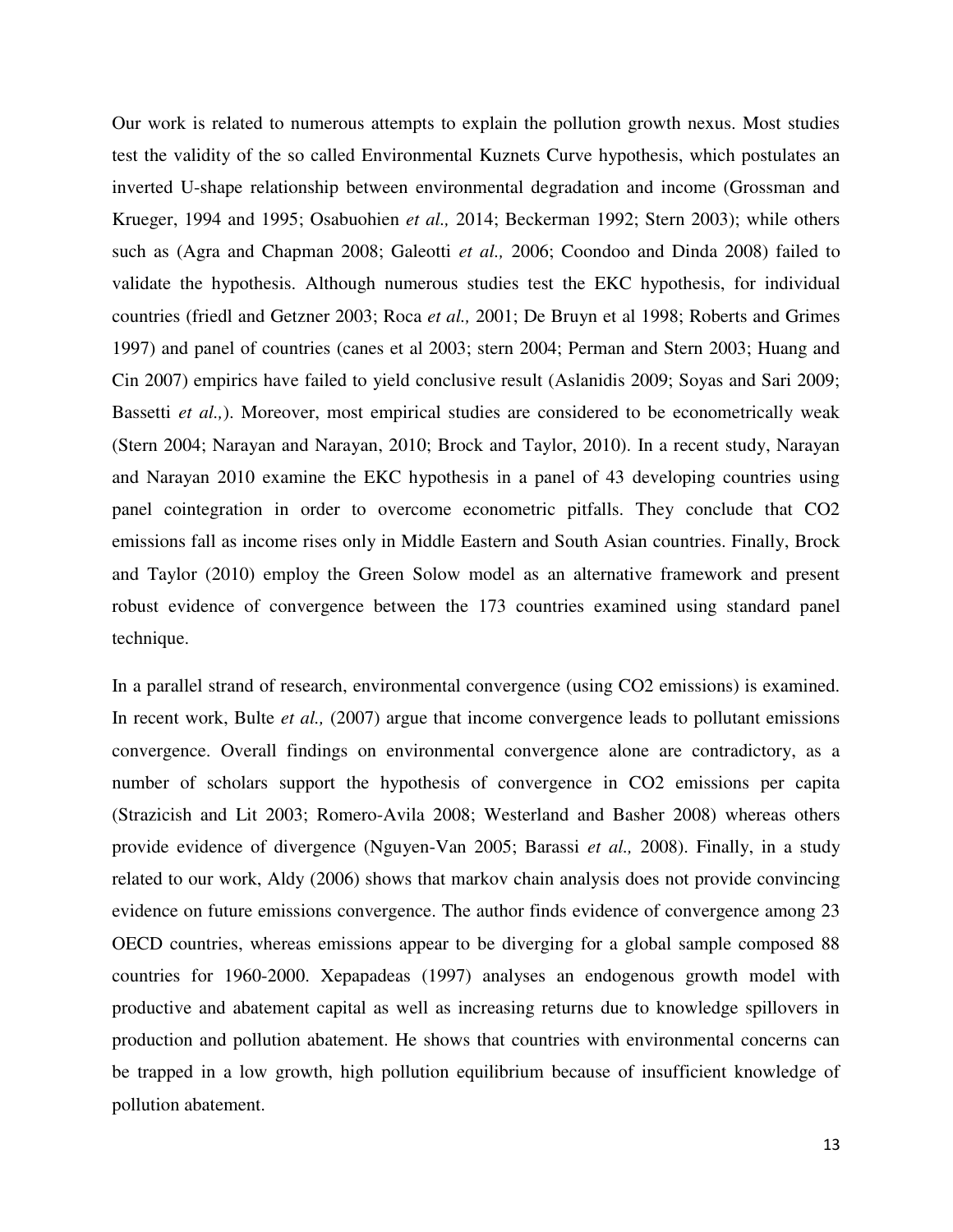## 4.0 Methodology

The study adopted a standard presentation and framework of basic EKC model as presented in Chapman and Agra (1999); Omotor and Orubu (2003); Al sayed and Sek (2013).

$$
ln(ED)_t = \beta_0 + \beta_1 ln\left(\frac{GDP}{P}\right)_t + \beta_2 ln\left(\frac{GDP}{P}\right)_t^2 + \varepsilon_t
$$

According to Wen and Cao (2009), the theoretical interpretation of the sign and relationship of the parameters<sup>4</sup> is below:

- a.  $\beta_1 > 0$ ,  $\beta_2 = \beta_3 = 0$  indicate linear shape and monotonically increasing. As income rises, environmental pressure is increasing
- b.  $\beta_1 < 0, \beta_2 = \beta_3 = 0$  represent linear shape and monotonically decreasing. As income rises, environmental pressure is decreasing
- c.  $\beta_1 > 0, \beta_2 < 0, \beta_3 = 0$  indicate U-shape; as reaches a threshold, environmental pressure decreases as income rises
- d.  $\beta_1 < 0, \beta_2 > 0, \beta_3 = 0$  indicate U-shape
- e.  $\beta_1 > 0, \beta_2 < 0, \beta_3 > 0$  indicate N-shape, similar to U-shape. But as income rises further, environmental pressure increases again
- f.  $\beta_1 < 0, \beta_2 < 0, \beta_3 > 0$  indicate reserve N-shape, environmental pressure decreases first; then increases and later decreases
- g.  $\beta_1 = \beta_2 = \beta_3 = 0$  indicate horizontal line, income does not affect environmental pressure

Presenting our simple EKC model in a panel framework, we have

$$
ln(ED)_{it} = \alpha_i + \gamma_t + \beta_1 ln\left(\frac{GDP}{P}\right)_{it} + \beta_2 \left(ln\left(\frac{GDP}{P}\right)\right)_{it}^2 + \varepsilon_{it}
$$

Where  $ED_{it}$  represents environmental degradation,  $\left(\frac{G}{E}\right)$  $\overline{P}\big)_i$ is GDP per capita,  $\beta_1$  and represents the slope of the model,  $\alpha_i$  and  $\gamma_t$  are the intercept parameter; i represents the crosssection of countries or regions and t denotes the years or periods of time series and  $\mathcal{E}_{it}$ . Hence, the implicit assumption is that, although environmental degradation/quality may be different between one country and the other at any given level of income. The income elasticity is the same for all countries at given level of income. On the other hand, the time specific intercepts

 4 According to Dinda, 2004; the trend of the relationship between the pollutants and the GDP can be determined by the following forms.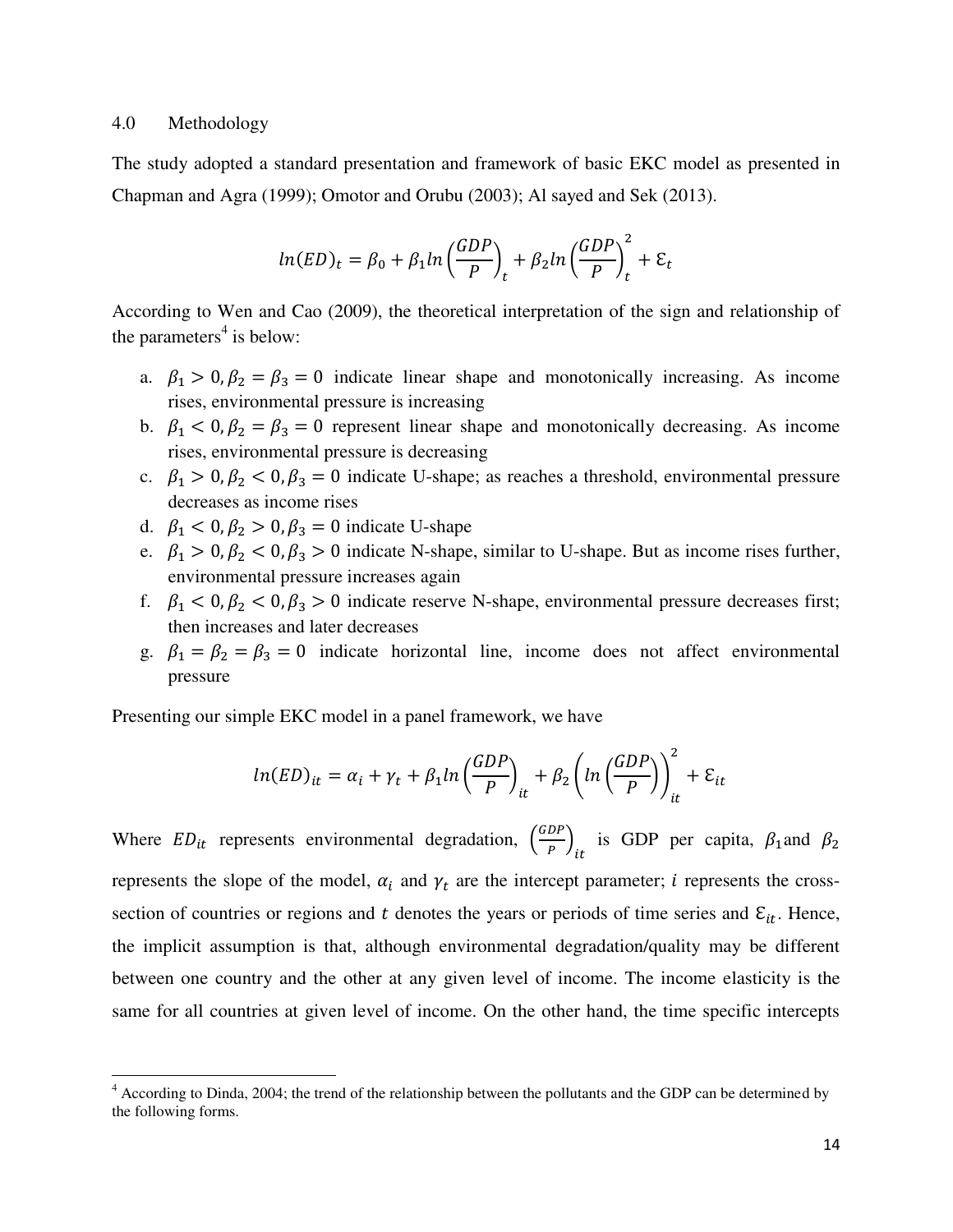take care of time-varying variables that are omitted from the model, including stochastic shocks (Omotor and Orubu, 2001).

In order to establish the stability of EKC model, we introduce other variables relevant in explaining the extent of environmental degradation. According to Chapman and Agras (1999), all empirical investigations of EKC adopts a functional forms capable of evaluating results with respect to the presence or absence of a turning point and the significance of its parameters. The analysis of the relationship of the effect of real per capita income on environmental degradation controlling for other variables relevant to the argument usually assume the form presented below:

$$
ln(ED)_{it} = \beta_0 + \beta_1 ln\left(\frac{GDP}{P}\right)_{it} + \beta_2 \left(ln\left(\frac{GDP}{P}\right)\right)_{it}^2 + \varphi_j \sum_{j=1}^n ln(X)_{it} + \gamma_i + u_{it}
$$

Where  $X_{it}$  is a vector of explanatory variables added to the basic EKC model; such that  $X_{it}$  = {pden<sub>it</sub> extd<sub>it</sub> mexp<sub>it</sub> inst<sub>it</sub>}

Here,  $pden_{it}$  represents population density (people per sq. km of land area),  $ext{d}_{it}$  is external debt stock,  $mexp_{it}$  is an indicator manufactured exports,  $hkap_{it}$  is human capital,  $eoda_{it}$  is environmental official development assistance, and  $inst_{it}$  is a measure of institutions (regulatory quality). The turning point value is  $\frac{d^{2}P}{P}(TP) = e^{-}$ 

The specification above is similar to the stand by Khanna (2002); who suggested income as one of the factors necessary to ascertain exposure to declining environmental quality; other factors such as race, education, population density, housing tenure and structural composition of workforce are also relevant (Panayotou 1997; Torres and Boyce 1998). In the words of Omotor *et al.,* (2012) finding an EKC in the presence of other modifying factors provides a more persuasive basis for validating the hypothesis. In the model above, the basic EKC model was augmented to include factors such as population density, external debt stock, manufactured exports, and regulatory quality. The higher the population density, the greater will be the intensity of pollution and pressure on environmental services and resources. The inclusion of manufactured export as an indicator of trade followed the idea espoused by Wycoff and Roop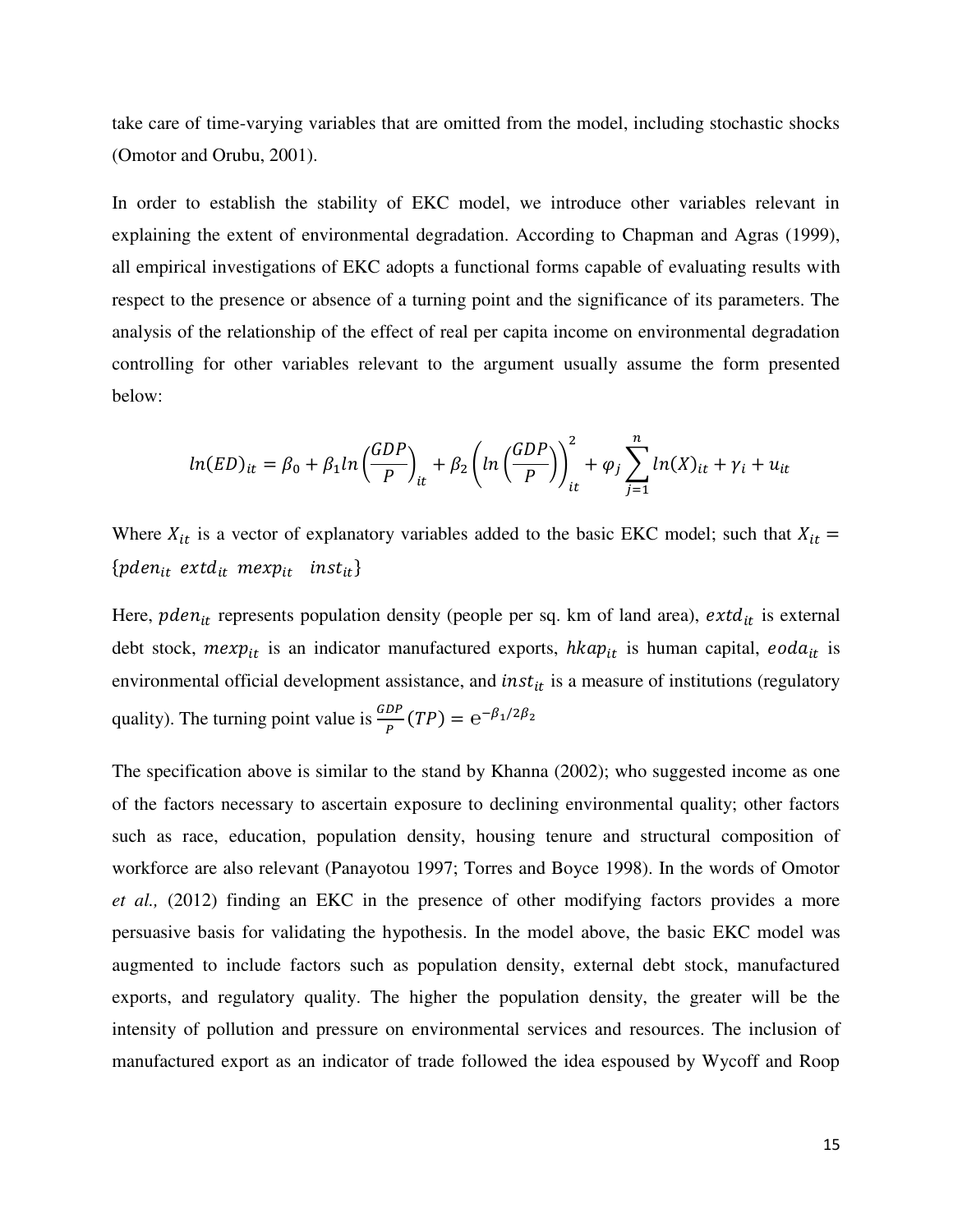(1994); Suri and Chapman (1998). If the sign of  $lmf x p_{it}$  turns negative, it implies high emissions with increased export, otherwise export mitigate the level of emission.

### 4.1 Technique of Estimation

We adopted the panel data analysis to detect the nature of the EKC curve between the pollutants and the economic growth. Panel data helps to determine dynamic of changes in short time series and provides more powerful regression by considering the place (spatial) and time (temporal) dimensions of the data (Schmidheiny and Basel, 2011). It as well helps to control for unobservable individual heterogeneity across entities. There are two types of panel model namely; the fixed effect (FE) model and the random effect (RE) model.

The fixed effect model is used in analyzing the impact of variables that vary overtime; it explores the relationship between predictor and outcome variables within an entity<sup>5</sup>. The fixed effect removes the effect of those time invariant characteristics from the predictor variables in order to assess the predictors' net effect. The equation for the fixed effect model is shown as:

$$
Y_{it} = \beta_1 X_{it} + \alpha_i + u_{it}
$$

$$
u_{it} = \varepsilon_i + \varepsilon_{it}
$$

Where  $\alpha_i$  ( $i = 1,...,n$ ) is the unknown intercept for each entity (n entity specific intercepts), is the dependent variable where  $i =$  entity and  $t =$  time,  $X_{it}$  represents the vector of independent variable,  $\varepsilon_i$  are time invariant or fixed over time and  $\varepsilon_{it}$  captures the error term. The structure of the model to be estimated with the fixed effected is stated as follows

$$
evdg_{it} = \beta_0 + \sum_{j=1}^{5} \beta_j X_{it} + \sum_{i=1}^{53} \alpha_i + u_t
$$

Where  $\overline{\phantom{a}}$  $\mathbf{I}$  $\mathbf{I}$  $\mathbf{I}$  $\mathbf{I}$  $\iota$  $lpci_{it}^2$  $\iota$  $\left\{ \begin{array}{c} \text{lextd}_{it} \\ \text{lex}\text{cm} \end{array} \right\}$  $\iota$  $\mathbf{I}$  $\overline{1}$  $\mathbf{I}$ ,  $\alpha_i$  (*i* = 1 ... 53) is the unknown intercept for each country.

According to Alege and Ogundipe (2014); the fixed model is relevant as it enables us to sieve

<sup>&</sup>lt;u>-</u><br><sup>5</sup> Each entity has its own individual characteristics that may or may not influence the predictor variables.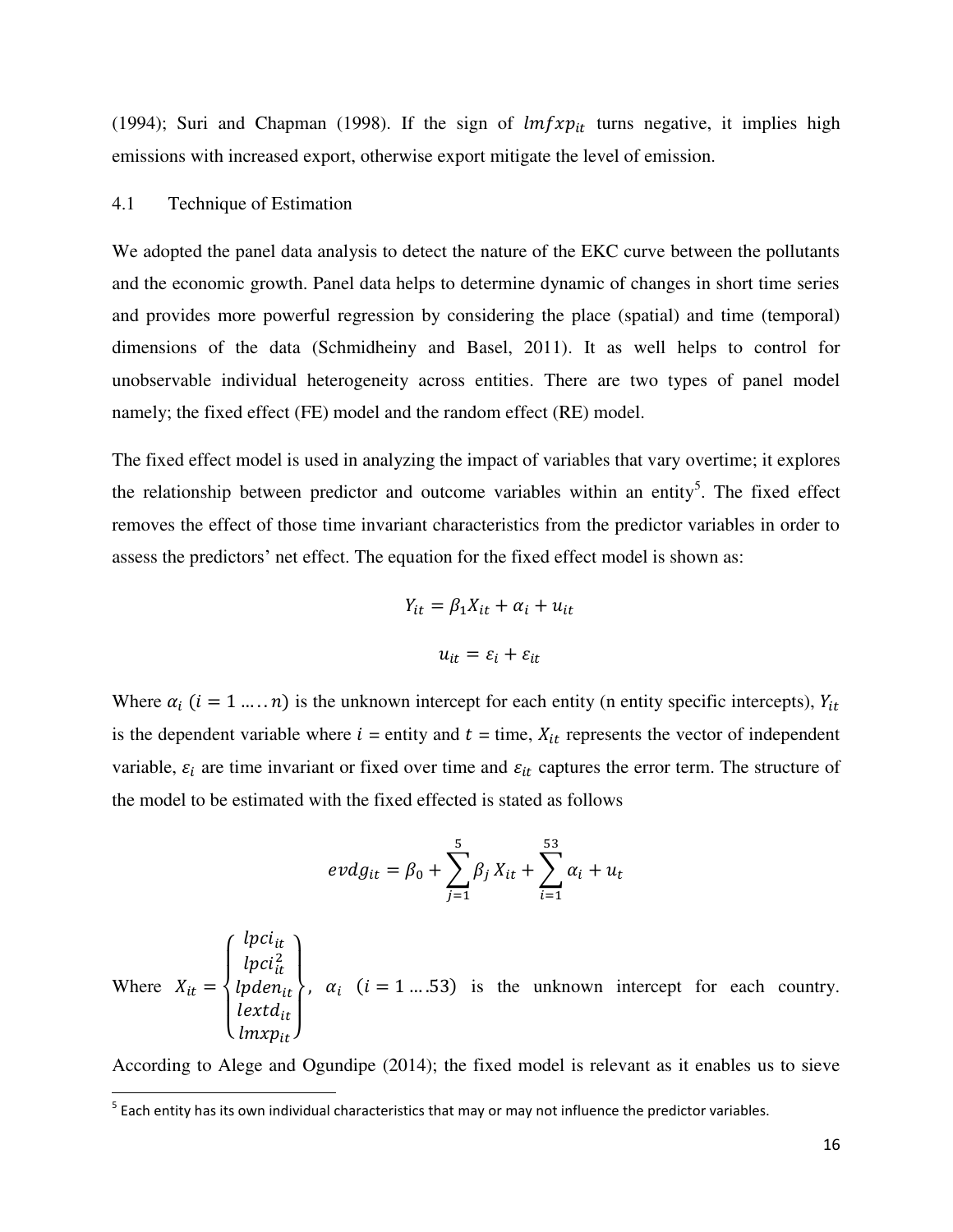out the unobserved effect across entities, hereby making changes in dependent variable to be absolutely explained by influences from the observed pollution predictors.

The random effect model, unlike the fixed, it assumes that variations across countries are random and uncorrelated with the independent variables. The random effect specification takes the mean error  $\varepsilon_i$  and random term  $\varepsilon_{it}$  as randomized. Both error components are assumed to be random variable with normal distribution which is identically independent distributed  $(i, i, d)$ . these error components are uncorrelated with independent variable (Yaffee 2013; Al sayed and Sek 2013; Alege and Ogundipe 2014), such that:

$$
\varepsilon_{it} \sim N(0, \sigma_{\varepsilon}^2) \qquad \varepsilon_i \sim (0, \sigma_{\varepsilon}^2)
$$

In choosing the consistent and efficient model between the fixed effect and random effect model; we adopted the Hausman test. The test is considered as a Wald  $\mathcal{X}^2$  test with  $(k-1)$  degrees of freedom where  $k$  is the number of regressors in the model. The Hausman statistic is model as follow:

$$
m = q'[var(\beta_{FE}) - var(\beta_{RE})]^{-1}q
$$

Where  $q = \beta_{FE} - \beta_{RE}$ 

Under random effects model, the matrix difference in brackets is positive, as the random effects estimator is efficient and any other estimator has a larger variance. Under the null hypothesis, both FE and RE model are consistent with RE more consistent. Under the alternative hypothesis, FE is more efficient than RE. Therefore, the rejection of null hypothesis will suggest the choice of FE model (Yaffee, 2003; Al Sayed and Sek, 2013).

# 4.2 Data Sources and Measurement

The data series required to empirically investigate the nature of EKC in Africa and the major income classification groups were sourced from the World development indicators of the World Bank 2013. These variables include; environment degradation proxied with Carbon dioxide (CO2) emissions, gross domestic per capita income, population density, stock of external debt while manufactured export and regulatory quality were obtained from the data market of Iceland and World Governance Indicators.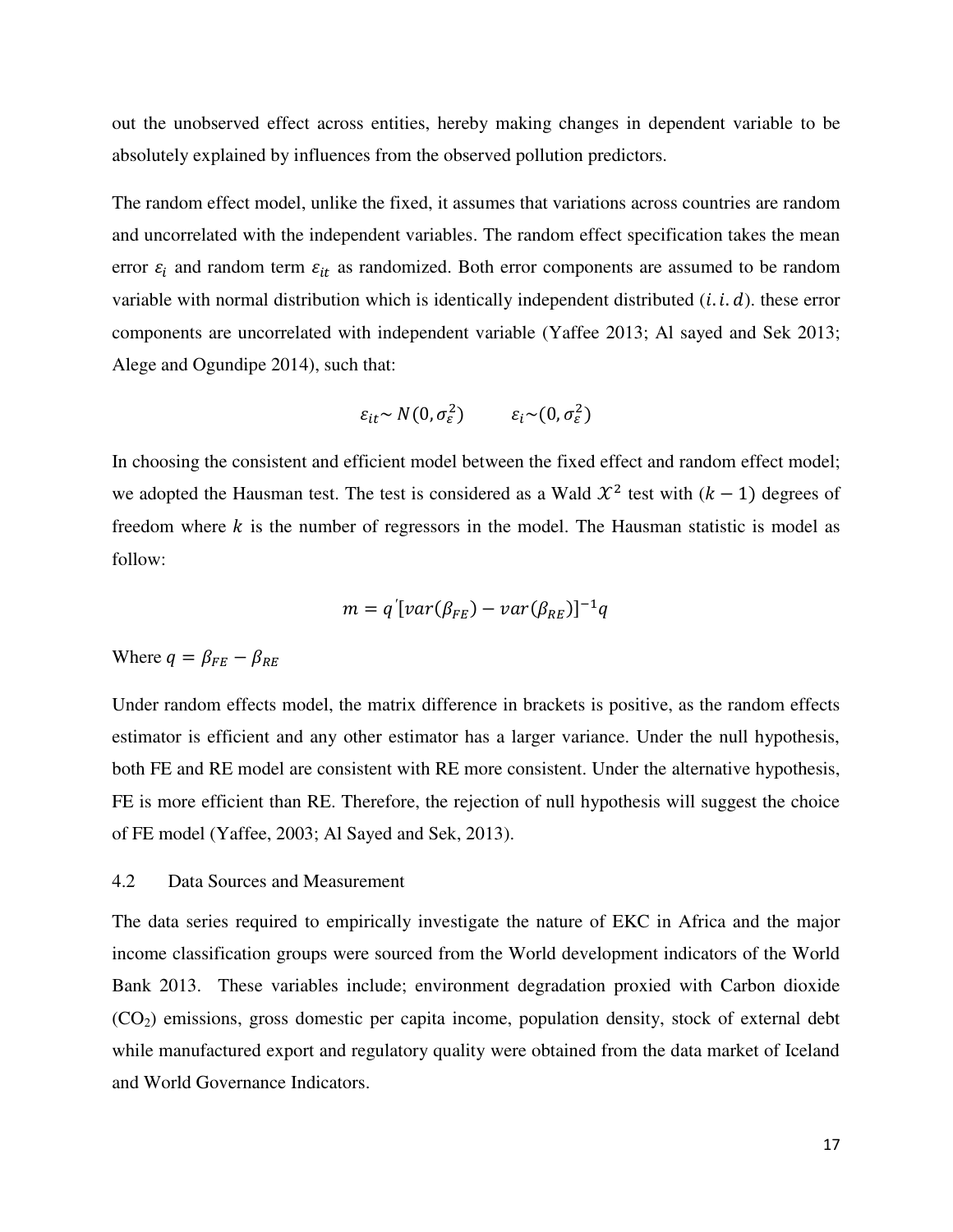| <b>Variable</b>           | <b>Symbol</b> | <b>Sources</b>                     | measurement                      |
|---------------------------|---------------|------------------------------------|----------------------------------|
| Environmental degradation | Evdg          | World Development Indicators (WDI) | $CO2$ emissions in Kilowatt tons |
| GDP Per Capita            | gpci          | World Development Indicators (WDI) | Constant \$US                    |
| Population density        | Pden          | World Development Indicators (WDI) | People per Sq. km of land area   |
| External debt             | Extd          | World Development Indicators (WDI) | Total external debt stock        |
| Manufactured export       | Mfxp          | Data market of Iceland             | Constant \$US                    |
| Regulatory quality        | Regq          | World Governance Indicators (WGI)  | Units                            |

Table 4: Data Sources and Measurement

## 5.0 Discussion of Result

In an attempt to ascertain the pattern and nature of EKC in Africa, the study begins by estimating the basic EKC model for Africa and various income groups according to the World Bank classifications. The models were estimated using both fixed and random effects and the hausman test was conducted to determine a reliable and consistent model. The fixed effect result was found consistent for Africa and Upper middle income model while the random effect result was consistent for Low income and Lower middle income models.

The result readily available in the table below could not ascertain the existence of EKC in Africa, low income and upper middle income economies. Also, there exist an inverse relationship between economic degradation  $(CO_2$  emissions) and income (GDP Per Capita) at the early stage of development. This reflects the extent of income inequality and the fact that the growth effort of most Africa economies is not geared toward the poor. Following the decision criteria of EKC parameter, especially from quadratic GDP Per Capita; the empirical investigation from Africa, Low income economies and Upper middle income economies shows evidence in support of a Ushaped relationship between pollution and income. Contrarily, the study confirms the EKC hypothesis in lower middle income countries though no reasonable turning point could be ascertained. The realization of EKC in lower middle income countries and the positive relationship between  $CO_2$  emissions and income at the early development stage is hinged on the reality that about 70 percent of economies in this category are oil exporting countries. Since gas flaring constitute a major source of  $CO<sub>2</sub>$  among Africa oil producing economies and oil proceeds in most cases account for over 90 percent foreign earnings; there tends to exist a natural relationship between emissions and environmental degradation in Lower middle income countries.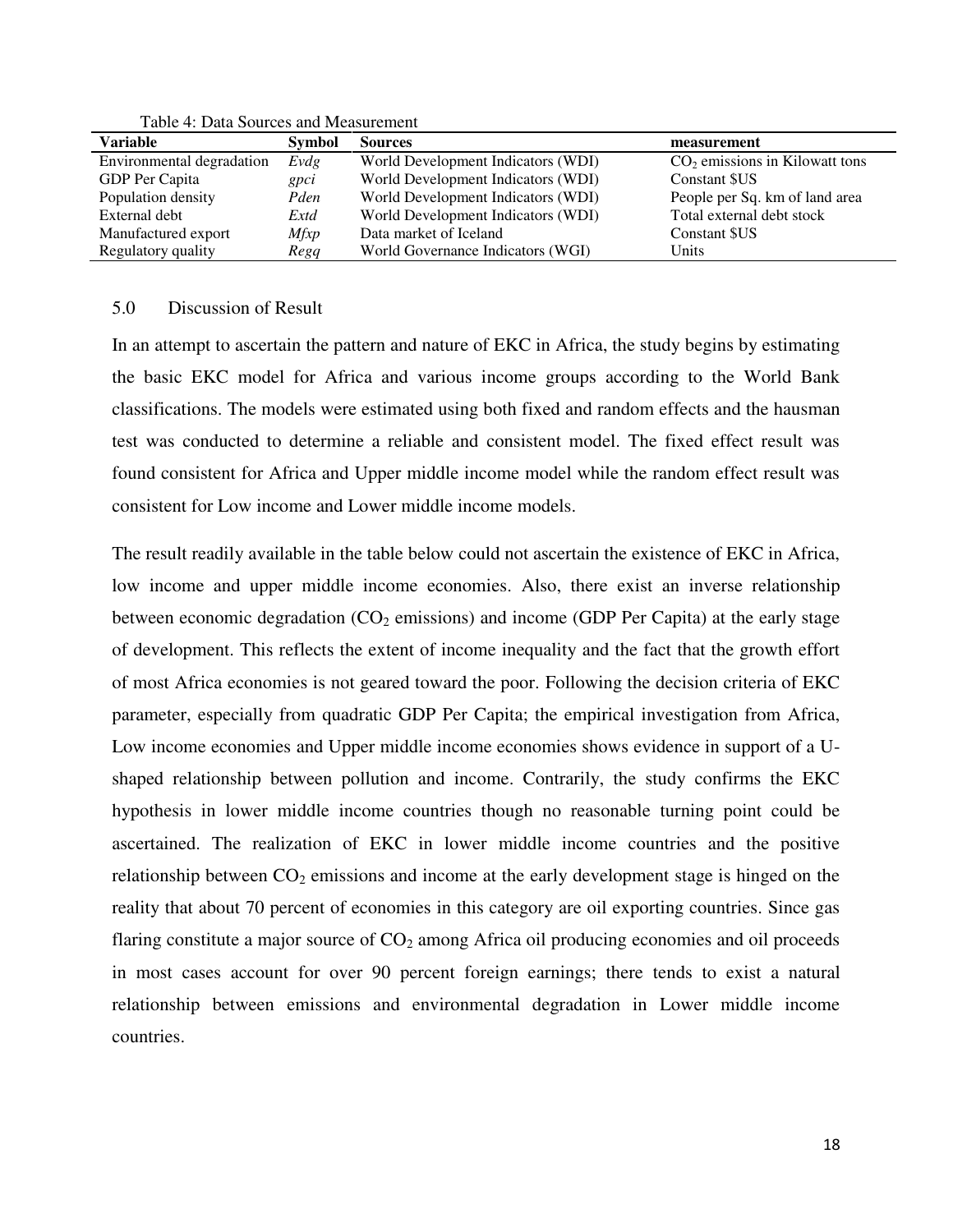| <b>Variable</b>           | Africa <sup>a</sup>   | Low income'            | Lower middle <sup>c</sup> | Upper middle <sup>d</sup> |
|---------------------------|-----------------------|------------------------|---------------------------|---------------------------|
|                           | $-0.4217$             | $-2.1578$ <sup>*</sup> | $4.5566*$                 | $-6.2293$                 |
| Lpci<br>lpci <sup>2</sup> | $0.1311$ <sup>*</sup> | $0.2871$ *             | $-0.2189$ **              | 0.4608                    |
| $\mathcal{C}$             | $4.5422$ <sup>*</sup> | 9.7915*                | $-13.2790$ <sup>*</sup>   | 28.5235                   |
| F-test Prob.*             | 0.0000                |                        |                           | 0.0000                    |
| W-test Prob.*             |                       | 0.0000                 | 0.0000                    |                           |
| Hausman                   | $14.47*$              | 3.57                   | 0.04                      | $8.39*$                   |
| <b>EKC</b>                | N <sub>o</sub>        | No                     | Yes                       | N <sub>o</sub>            |
| Obs                       | 758                   | 435                    | 192                       | 116                       |

Table 5: Basic EKC model for Africa

Authors' computation using Stata 11.0

Note: <sup>a</sup> Africa is the EKC result for fifty three Africa countries <sup>b</sup> Low income comprises thirty countries with GDP Per Capita of \$1,035 or less <sup>c</sup> Lower middle comprises fourteen countries with GDP Per Capita between \$1,036 to \$4085<sup>d</sup> Upper middle comprises of eight countries with GDP Per Capita between \$4,086 to \$12, 615

The study proceeds to estimate the expanded EKC model for Africa and the income groups. A similar estimation procedure was conducted, this include the pooled ordinary least square, the fixed effect and random effect model. The fixed effect results satisfied the requirement of efficiency and consistency as shown by the hausman test for all groups except the upper middle income Africa where random effect appears to be more efficient. Though the result presented in table 6 is an augmentation of the basic EKC model; the nature and pattern of EKC remain as obtained in the basic model. The empirical results from our study was consistent with Omotor and Orubu and Orubu (2012) who failed to achieve EKC for lack of access to safe water using 24 Africa countries. Also our evidences match the studies of Galeotti *et al.,* (2006) and Coondoo and Dinda (2008) who could not find evidence to affirm the validity of EKC hypothesis for non-OECD countries; but inconsistent with Orubu and Awopegba (2009) and Osabuohien *et al.,* (2014) who established EKC for  $CO<sub>2</sub>$  emissions in Africa. More so, as shown in the augmented EKC analysis, population density exerts a significant positive influence on environmental degradation. It implies that as population density intensifies, more pressure is exerted on economic resources and environmental services; most especially in the quest for livelihood. This is a major experience in most Africa's semi urban and rural communities where major means of livelihood is agriculture; activities ranging from local mining, deforestation, bush burning, etc. have contributed to eroding environmental quality.

Also, the indicator of external debt (asides from Africa as a whole) was found statistically significant for only low income group, since almost all the economies in this category are heavily indebted poor countries and commodity exports; an attempt to export more to generate earnings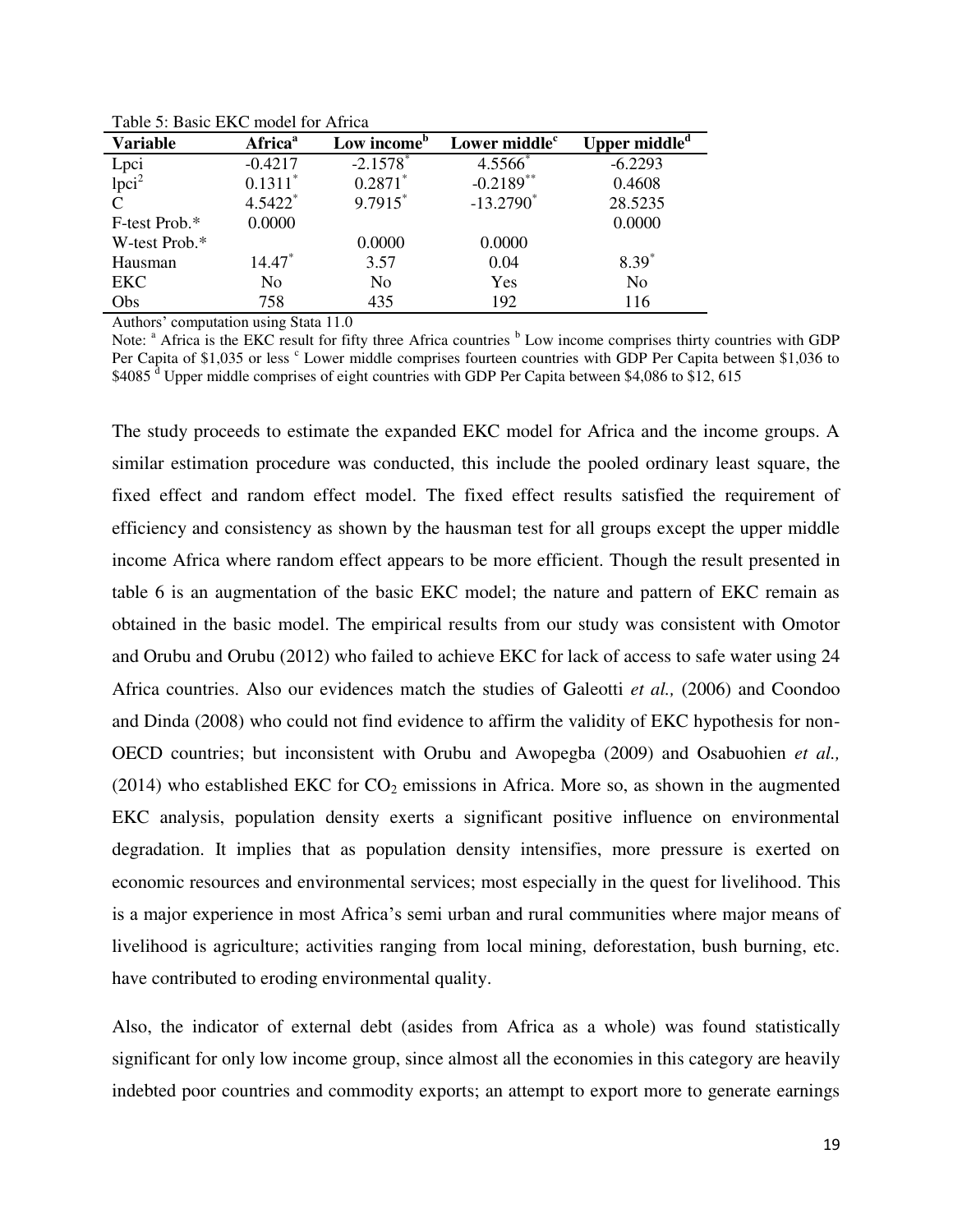for financing debt service and repayment tends to create more pollution and environmental degradation. Finally, the measure of institution (regulatory quality) was found significant across groups except in lower middle income, where EKC was realized. There is the need to strengthen regulatory quality in other income groups to adherence to environmental regulations, adoption of abatement measures and cleaner technologies.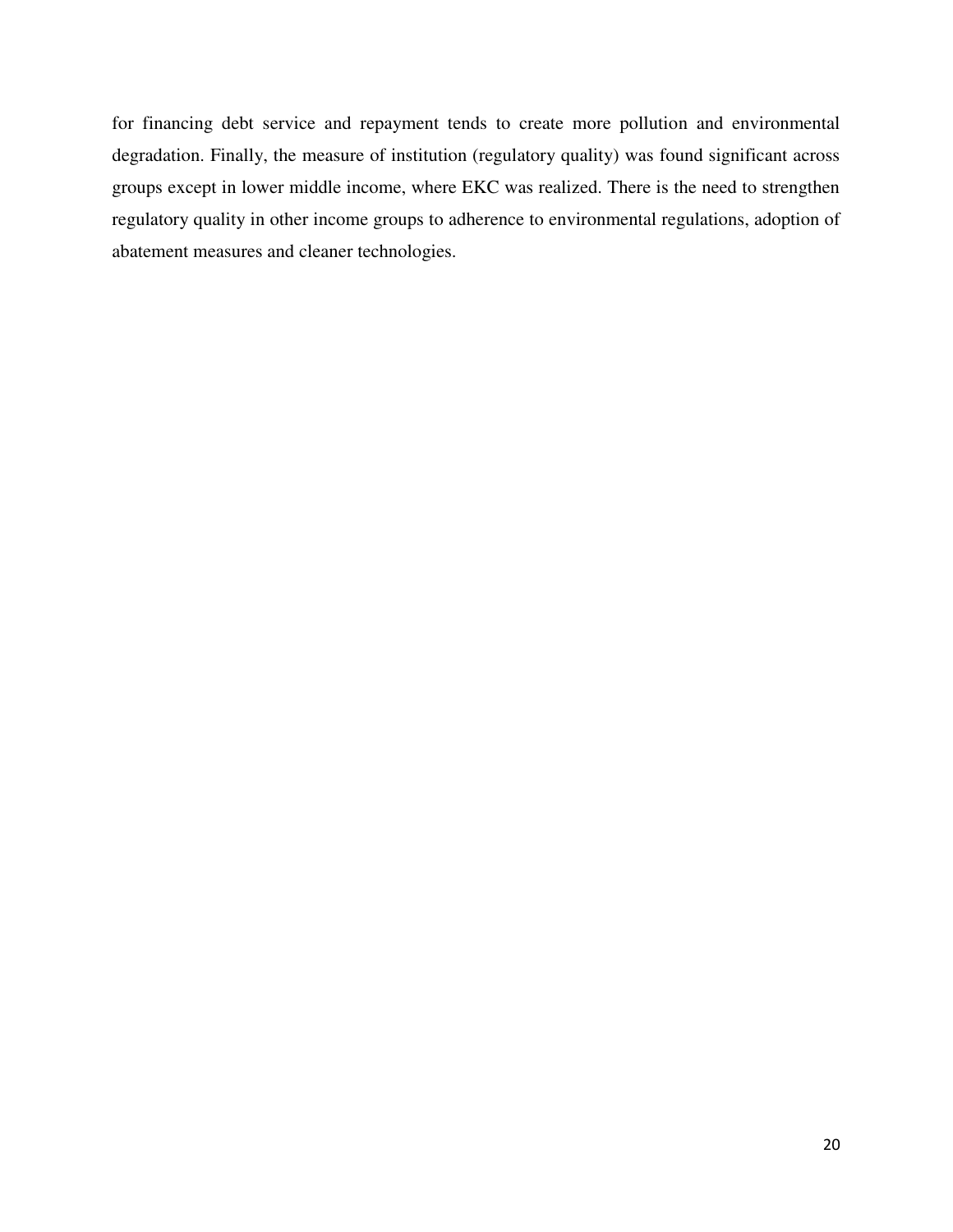| <b>Variable</b>   |             | Africa       |                         |                       | <b>Low income Africa</b> |              |                        | Lower middle income Africa |                       |                     | <b>Upper middle income Africa</b> |             |
|-------------------|-------------|--------------|-------------------------|-----------------------|--------------------------|--------------|------------------------|----------------------------|-----------------------|---------------------|-----------------------------------|-------------|
|                   | Pols        | Fixed        | Random                  | Pols                  | Fixed                    | Random       | Pols                   | Fixed                      | Random                | Pols                | Fixed                             | Random      |
| lpci              | $-0.7208$   | $1.5327**$   | 1.5628                  | 2.3417                | 2.6891 <sup>*</sup>      | $2.5382**$   | 34.3933 <sup>*</sup>   | 1.2465                     | 4.6914                | $-9.5786$ **        | $-7.6913$                         | $-9.578**$  |
| lpci <sub>2</sub> | $0.0983$ ** | $-0.0395$    | $-0.0409$               | $-0.1272$             | $-0.1296$                | $-0.1145$    | $-2.2426$              | $-0.0302$ <sup>*</sup>     | $-0.2635$             | 0.5611              | $0.4725***$                       | $0.5611$ ** |
| lpden             | $0.1355$ ** | $0.4884$ **  | $0.3460^*$              | $0.1344$ **           | $0.4513$ <sup>*</sup>    | $0.1765$ **  | $1.7141$ <sup>*</sup>  | $0.9192**$                 | $0.7109$ **           | 1.9654              | 1.2424                            | 1.9654      |
| lextd             | $0.9431$ ** | $0.0502**$   | $0.0754$ *              | 0.6377                | 0.0804                   | $0.1166^*$   | $1.5003$ <sup>*</sup>  | 0.0473                     | $0.1453$ **           | $-0.0371$           | $-0.0344$                         | $-0.0371$   |
| lmxp              | $0.1165$ ** | 0.0131       | $0.0409$ <sup>*</sup>   | $0.1839$ <sup>*</sup> | $-0.0377$                | 0.1141       | $-0.0478$              | 0.0708                     | $0.1158$ <sup>*</sup> | $-0.0295$           | $-0.0376$                         | $-0.0295$   |
| re                | 0.0212      | $-0.1084$ ** | $-0.1101$ <sup>**</sup> | $-0.2952$             | $-0.0894$ **             | $-0.1023$    | $-1.8143$ <sup>*</sup> | $-0.1549$                  | $-0.1643$             | $-0.1680^{\degree}$ | $-1.5834$ **                      | $-0.1680^*$ |
| $\mathbf{c}$      | $-14.888$   | $-3.1766$    | $-4.0435$ **            | $-19.6984$            | $-6.4194$ **             | $-6.6966$ ** | $-162.9025$            | $-4.7539$                  | $-20.1052$ ***        | 48.3631             | 40.6901                           | 48.3631     |
| $F-(prob.*)$      | 0.0000      | 0.0000       |                         | 0.0000                | 0.0000                   |              | 0.0000                 | 0.0000                     |                       | 0.0000              | 0.0000                            |             |
| $\mathbf{R}^2$    | 0.7395      |              |                         | 0.7263                |                          |              | 0.8240                 |                            |                       | 0.9990              |                                   |             |
| $W$ -(prob.*)     |             |              | 0.0000                  |                       |                          | 0.0000       |                        |                            | 0.0000                |                     |                                   | 0.0000      |
| Hausman           |             | <b>YES</b>   |                         |                       | <b>YES</b>               |              |                        | <b>YES</b>                 |                       |                     |                                   | <b>YES</b>  |
|                   |             | $14.47*$     |                         |                       | $12.84$ <sup>*</sup>     |              |                        | 19.28                      |                       |                     |                                   | $2.53*$     |
| Pesaran           |             | 1.155        |                         |                       | 1.5372                   |              |                        | 1.8266                     |                       |                     |                                   | $-1.321$    |
| test              |             | (0.2479)     |                         |                       | (0.351)                  |              |                        | (0.352)                    |                       |                     |                                   | (0.427)     |
| Wald test         |             | 5702.80      |                         |                       | 200.45                   |              |                        | 11390.9                    |                       |                     |                                   |             |
| LM test           |             |              |                         |                       |                          |              |                        |                            |                       |                     |                                   | 1.63        |
|                   |             |              |                         |                       |                          |              |                        |                            |                       |                     |                                   | (0.2011)    |

Table 6: Expanded EKC model for Africa

Authors' computation using stata 11.0

Note: *Pols* indicates ordinary pooled regression estimates

In ensuring the reliability of our estimates for policy inferences, decision making and forecasting; the study conducted some sensitivity checks which include:

 i. The Pesaran cross sectional dependence/contemporaneous correlation test. This is imputed as simply pesaran test in table 6. The pesaran test was conducted to test whether the residuals are correlated across entities; it becomes expedient to verify as cross sectional dependence can lead to a bias in test results. With the probability value of 0.2479, the study accepted the null hypothesis that residuals are not correlated.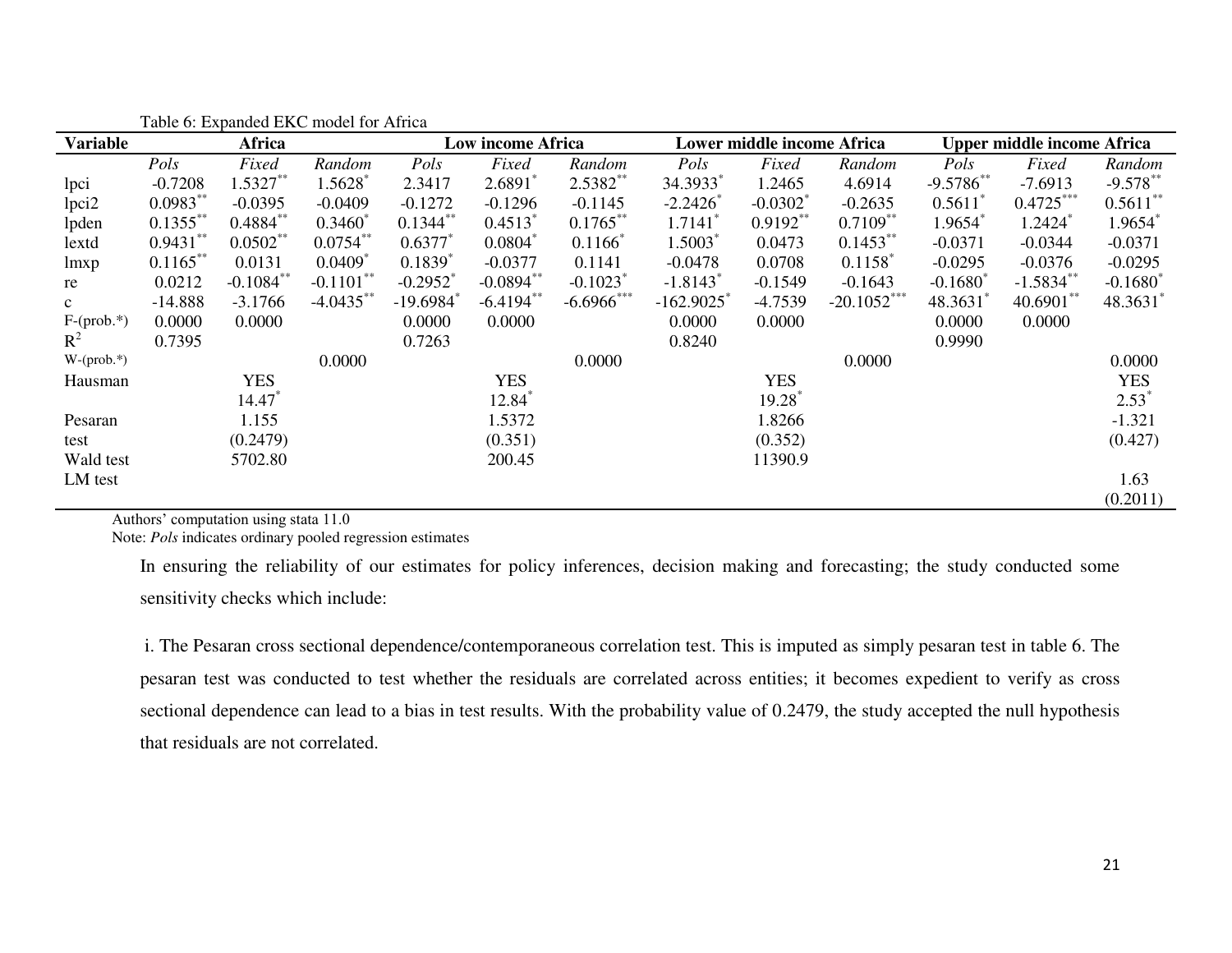ii. The Modified Wald test for groupwise heteroskedasticity in fixed effect regression model, here the study failed to reject the null hypothesis of homoskedasticity or constant variance. This implies that our model is homoskedastic and hereby appropriate.

iii. Brensch-Pagan Lagrange multiplier (LM) test for random effects. The LM test helps to decide between a random effect regression and a simple OLS regression. The null hypothesis in the LM test suggests that variance across entities is zero, that is, no significant difference across units. Here, the study failed to reject the null; therefore, random effect is not appropriate or does not significantly differ from pooled OLS.

| Country                  | <b>EKC</b> validity | Coefficient   | Country      | <b>EKC</b> validity | Coefficient            |
|--------------------------|---------------------|---------------|--------------|---------------------|------------------------|
| Angola                   | No                  | $-1.1650$     | Libya        | No                  | 4.0296                 |
| Cameroon                 | No                  | 103.3699      | Madagascar   | Yes                 | $-13.1664**$           |
| Algeria                  | N <sub>o</sub>      | 9.7965        | Malawi       | N <sub>o</sub>      | 6.5551                 |
| Benin                    | N <sub>o</sub>      | 88.5481       | Mali         | No                  | 0.4271                 |
| <b>Botswana</b>          | Yes                 | $-2.6839**$   | Mauritania   | No                  | $-4.6553$              |
| <b>Burkina Faso</b>      | N <sub>o</sub>      | 1.5356        | Mauritius    | Yes                 | $-2.2851$ <sup>*</sup> |
| Burundi                  | N <sub>o</sub>      | -59.3307      | Morocco      | Yes                 | $-1.5341$ **           |
| Cape Verde               | Yes                 | $-0.6192**$   | Mozambique   | No                  | 0.3409                 |
| <b>CAR</b>               | N <sub>o</sub>      | 1.6830        | Namibia      | No                  | 7.4616                 |
| Chad                     | No                  | $-3.7924$     | Niger        | No                  | 2.8685                 |
| Comoros                  | N <sub>o</sub>      | $-59.4313$    | Nigeria      | Yes                 | $-7.1375$              |
| Cote d'Ivoire            | N <sub>o</sub>      | $-12.1309$    | DR Congo     | Yes                 | $-3.8369$ **           |
| Congo                    | N <sub>o</sub>      | 0.9978        | Rwanda       | No                  | 0.2553                 |
| Djibouti                 | Yes                 | $-8.2856$ **  | Sao tome     | Yes                 | $-16.2608$ **          |
| Egypt                    | Yes                 | $-1.4013***$  | Senegal      | No                  | 4.1849                 |
| <b>Equatorial Guinea</b> | No                  | $-0.1593$     | Seychelles   | Yes                 | $-15.5827**$           |
| Eritrea                  | Yes                 | $-7.8439***$  | Sierra Leone | N <sub>o</sub>      | 2.9348                 |
| Ethiopia                 | No                  | 0.8915        | South Africa | No                  | 1.6856                 |
| Gabon                    | Yes                 | $-105.9452**$ | Sudan        | Yes                 | $-3.5843**$            |
| Gambia                   | N <sub>o</sub>      | $-12.5667$    | Swaziland    | No                  | $-70.6240$             |
| Ghana                    | Yes                 | $-3.1458***$  | Tanzania     | Yes                 | $-0.1036$              |
| Guinea                   | Yes                 | $-7.5665$ **  | Togo         | No                  | $-17.7483$             |
| Guinea-Bissau            | No                  | 5.8552        | Tunisia      | Yes                 | $-0.8123$ <sup>*</sup> |
| Kenya                    | N <sub>0</sub>      | $-2.2398$     | Uganda       | No                  | $-0.7029$              |
| Lesotho                  | Yes                 | $-149.6362**$ | Zambia       | No                  | 1.4920                 |
| Liberia                  | No                  | 0.04747       | Zimbabwe     | No                  | 0.2330                 |

Table 7: EKC Model for Africa Economies

Authors' computation using stata 11.0

The study also examine the pattern of EKC in individual countries of Africa, this is conducted to ensure the robustness of our parameter estimates and results. The results obtained confirm the foregoing analytical and empirical stands reached in previous sections. The estimation process involved the fifty three Africa countries, of which only nineteen affirmed the EKC hypothesis.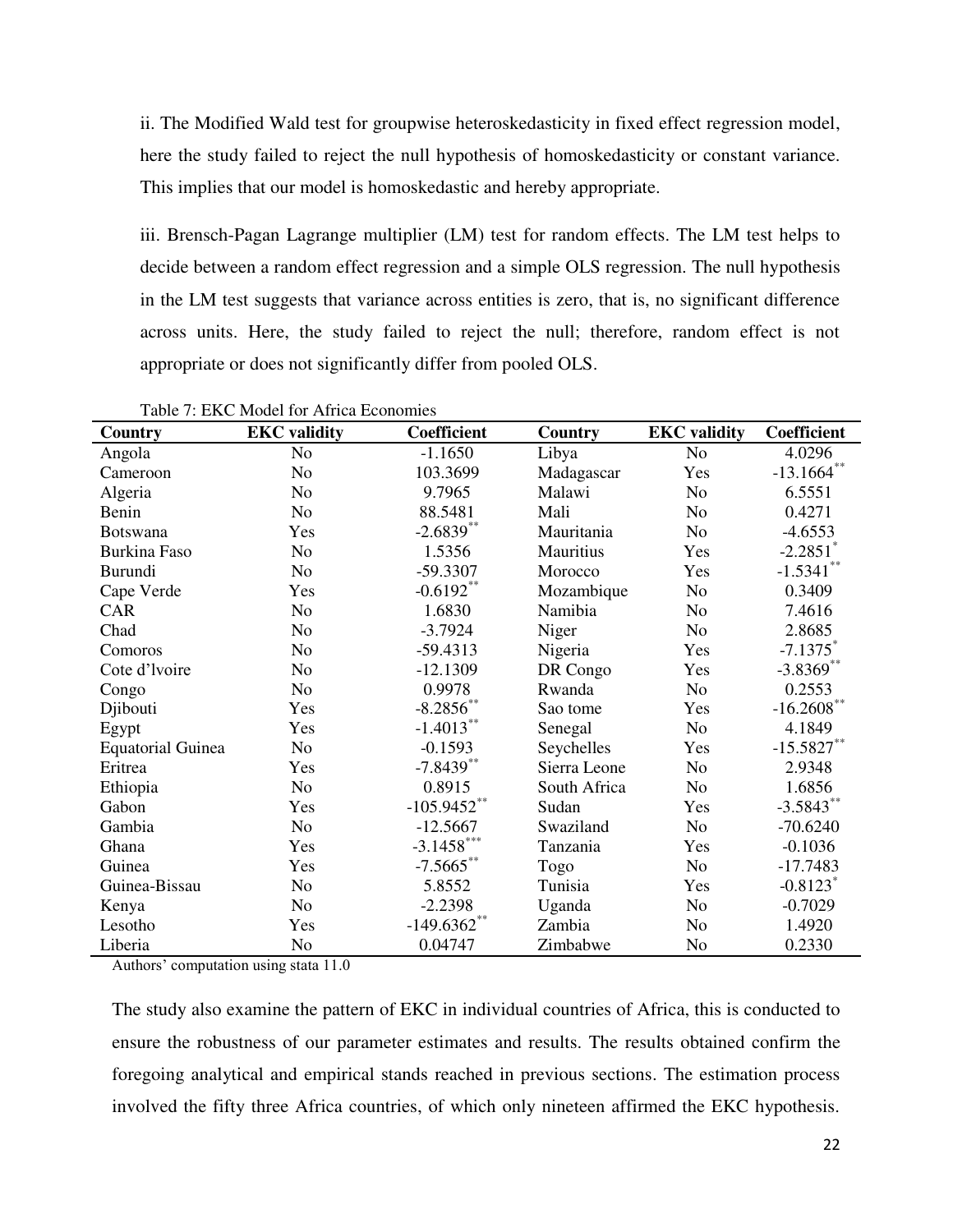Also, out of the nineteen that supported EKC hypothesis, ten were from the lower middle income group. Following the facts obtained from our analytical and empirical analyses, it therefore becomes imperative for policy makers to tread with caution on the implementation of findings and recommendation from erstwhile studies.

## 6.0 Conclusion and Recommendation

The study examines the pattern and nature of EKC in Africa and major income groups according to the World Bank income classification comprising low income, lower middle income and upper middle income in Africa. Also, for the purpose of ensuring robustness, the study ascertained the pattern of EKC in all Africa countries. We adopted a panel estimation procedure based on ordinary pooled regression, fixed and random effect regression and attained an efficient and consistent model with the aid of hausman model selection test. More so, for the purpose of ensuring reliability of our parameter estimation for policy inferences, we carried out a series of sensitivity checks such as Pesaran residual correlation test, modified wald test for heteroskedasticity and Brensch-Pagan LM test; based on these test, our models are void of biases and suitable for policy decision making.

An interesting observation however resulted in the study, though inconsistent with a number of extant studies; this would have resulted from our control of income heterogeneity and examining the nature of EKC among income groups. From our estimation results, we could not validate the EKC hypothesis in Africa (combined), low income group and upper middle income group but empirical and analytical evidences from lower middle income countries support the existence of EKC. This is not unconnected with the reality that majority of countries in lower middle income countries are oil-producing states, where oil proceeds contributes over 90 percent of foreign exchanges and constitute largest portion of budget financing; whereas, the extractive processes of crude oil constitute the largest contributors to  $CO<sub>2</sub>$  in this economies.

Likewise, evidences from our robustness checks also confirmed the facts from the basic and augmented EKC model; as about 70 percent of countries with evidence in support of EKC hypothesis constitute the lower middle income group. Though, we could not attain a reasonable turning points as figures obtained were extremely low compared with extant studies; this might have resulted from the reality that majority of countries used in this study are grouped under the low income, low income countries constitute 60 percent of all countries in Africa. In the words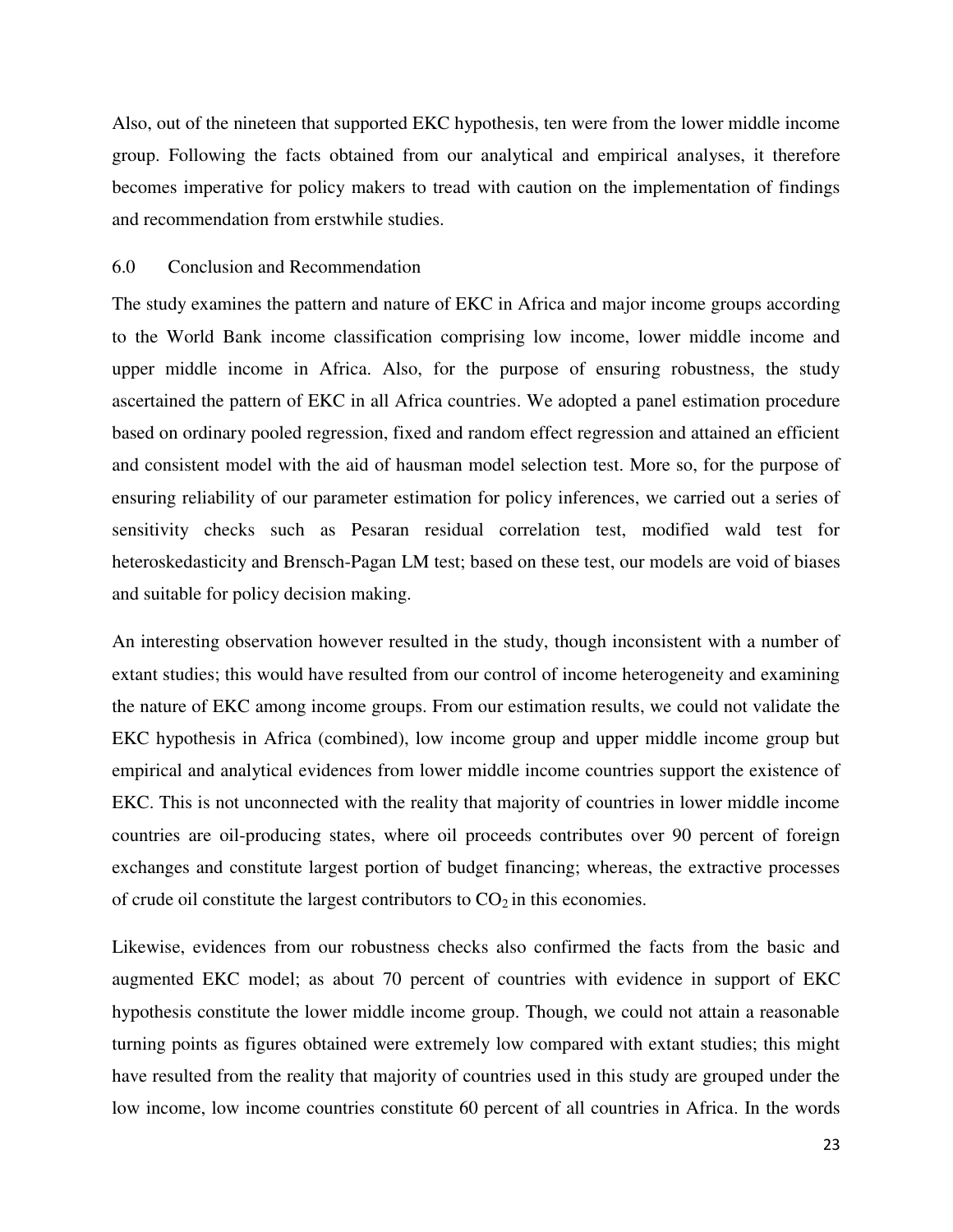of Lee *et al.,* (2010), it may suggests that GDP Per Capita of Africa countries have not yet received the perceived turning point; likewise, Orubu and Awopegba (2009) asserts that Africa is turning the corner of EKC much faster and at lower levels of income than expected.

Also, empirical evidences from Africa (combined), low income and upper middle income where EKC could not be validated echoed strongly the need for strong institutional strength to enforce policies that prohibit environmental pollution, check the activities of dirty multinationals, ensure equitable income distribution, encourage adoption of clean technologies and strategize environmental abatement measures.

#### References

- Agras J, & Chapman D (1999) A dynamic approach to the environmental Kuznets curve hypothesis, Ecological Economics 28 PP.267-277
- Alege P.O and Ogundipe A.A (2013) Environmental quality and economic growth in Nigeria: A fractional cointegration approach. International Journal of Development and Sustainability, vol. 2 No.2
- Al Sayed A.R.M & Sek S.K (2013). Environmental Kuznets Curve: evidences from Developed and Developing Economies. Applied Mathematical Sciences, vol. 7 No.33 PP. 1081-1092
- Baliamoune-Lutz, M. (2011). Growth by destination (where you export matters): Trade with China and growth in African countries. African Development Review, 23(2): 202-218.
- Berkerman, N. (1992) Economic growth and the environment: whose growth? Whose environment? World Development, 20 (4), PP. 481-496
- Galeotti, M., Lanza, A & Pauli, F. (2006) Reassessing the environmental kuznets curve for CO2 emissions: A robustness exercise, Ecological Economics, 57 (1), PP. 157-163
- Ciriacy-Wantrup S.V (1963). Resource Conservation Economics and policies Revised Edition, University of California, Revised Edition
- Chapman D. (1993) Environment, Income and Environment in Southern Africa; An analysis of the Interaction of Environmental and Macro Economics, Cornell Institute for Social and Economic Research
- Chapman D. & Thomas D. (1990). Equity and Effectiveness of Possible Carbon Dioxide Treaty Proposals: Contemporary Policy Issues. 8(3): 16-28, July.
- Chapman D. & Randolph B (1991). Environmental Protection, Resource, Resource Depletion, and the Sustainability of Developing Country Agriculture. Economic Development and Cultural Change. 39:723-737, July.
- Coondoo, D & Dinda, S. (2002). Causality between income and emission: A country group specific econometric analysis, Ecological Economics, 40(3), PP. 351-367
- Cole, M.A. (2000). Air pollution and 'dirty' industries: how and why does the composition of manufacturing output change with economic development? Environmental and Resource Economics, 17 (1):109– 123.
- Cole M.A. (2004). Trade, the pollution haven hypothesis and the environmental Kuznets curve: examining the linkages Ecological Economics, 48: 71-81.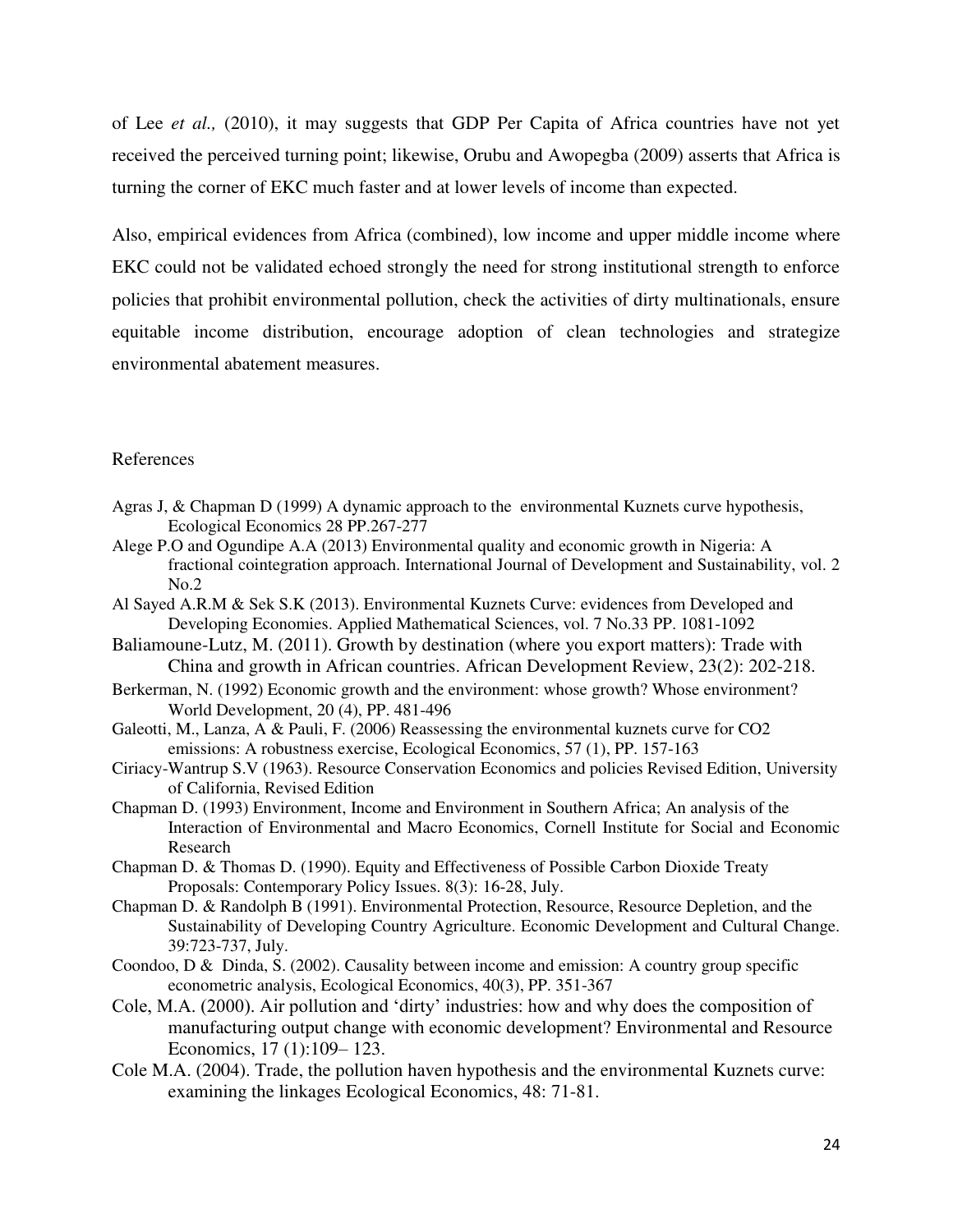- Cole, M.A. and Elliott, R.J.R. (2003), Determining the Trade-Environment Composition Effect: The Role of Capital, Labor and Environmental Regulations, Journal of Environmental Economics and Management, Vol. 46, no. 3, pp. 363-83.
- Cole M.A., Elliott R.J.R., and Fredriksson, P.G. (2006). Endogenous pollution havens: does FDI influence environmental regulations? Scandinavian Journal of Economics, 108:157-78.
- Grossman, G. & Krueger, A. (1991). Environmental Impacts of a North America Free Trade Agreement, Natural Bureau of Economy Research working paper No. 3194, Cambridge: NBER
- Grossman, G. and Krueger, A.(1995), Economic growth and the environment, *Quarterly Journal of Economics*, Nº 110, pp. 353-77.
- Halicioglu, F. (2009) An econometric study of CO2 emissions, energy consumption, income and foreign trade in Turkey, Energy Policy, 37 (3), PP. 1156-1164
- Holtz-Eakin, D & Selden T.M (1995). Stocking the fires?  $CO<sub>2</sub>$  Emissions and Economic Growth. J. public Econ. 57, 85-101
- Hollander J.M (2003). The real environmental crisis: why poverty, not affluence, is the Environment's number one Enemy. Berkeley, Calif, University of California Press, 2003
- Khanna N, (2002). The income elasticity of non-point source air pollutants: revisiting the environmental Kuznets curve Economics Letters, 77 387-392
- Lee C, Chiu Y, & Sun C. (2010). The environmrntal Kuznets curve hypothesis for water pollution: Do regions matter? Energy Policy No. 38 PP. 12-23
- Narayan, P.K & Smyth, R. (2007). A Panel Cointegration analysis of the demand for oil in the middle East, Energy Policy, 35 (12), PP. 6258-6265
- Omotor, D.G & Orubu C.O (2012). searching for environmental Kuznets curve of some Basics in Africa. Department of Economics, Delta State University, Abraka, Nigeria
- Orubu C.O, Omotor D.G, & Awopegba P.O (2009). Economic Growth and environmental quality: searching for environmental Kuznets curve in Africa. Paper presented at CSAE conference, University of Oxford, UK
- Osabuohien E.S, Efobi U.R and Gitau C.M (2004). Beyond the environmental Kuznets Curve in Africa: evidence from panel cointegration. Journal of Environmental Policy and Planning
- Panayotou T., (1993). Empirical tests and policy Analysis of environmental degradation at different stages of economic development. Working paper WP238, technology and employment programme. ILO, Geneva
- Perrings, C. (1989). An Optimal Path to Extinction? Poverty and Resource Degradation in the Open Agrarian Economy. Journal of Development Economics 30:1-24
- Perrings, C. (1991). Incentives for the Ecologically Sustainable Use of Human and Natural Resources in the Drylands of Sub-Saharan Africa: A Review. Prepared for the International Labour Office, Geneva, Switzerland
- Perman, R. & Stern, D.I (2003). evidence from panel unit root and cointegration test that the environmental Kuznets curve does not exist, Australian Journal of Agricultural and Resource Economics, 47(3), PP. 325-347
- Ruttan Vernon W. (1971). Technology and the Environment. AAEA Presidential Address, America Journal of Agricultural Economics 53:707-717
- Selden, T.M & Song, D. (1994). Environmental quality and development: Is there a Kuznet curve for air pollution? Journal of environmental Economics and Environmental management, 27 (2), PP. 147- 162
- Schmidheiny K & Basel U (2011). Panel Data: Fixed and Random effects
- Shafik, N & Bandyopadhyay S (1992). Economic Growth and environmental quality: time series and cross country evidence. Background paper for world development Report 1992, the World Bank, Washington, D.C
- Stanton, E.A (2012). The tragedy of mal-distribution: climate, sustainability and equity, Sustainability, 4(3), 394-411